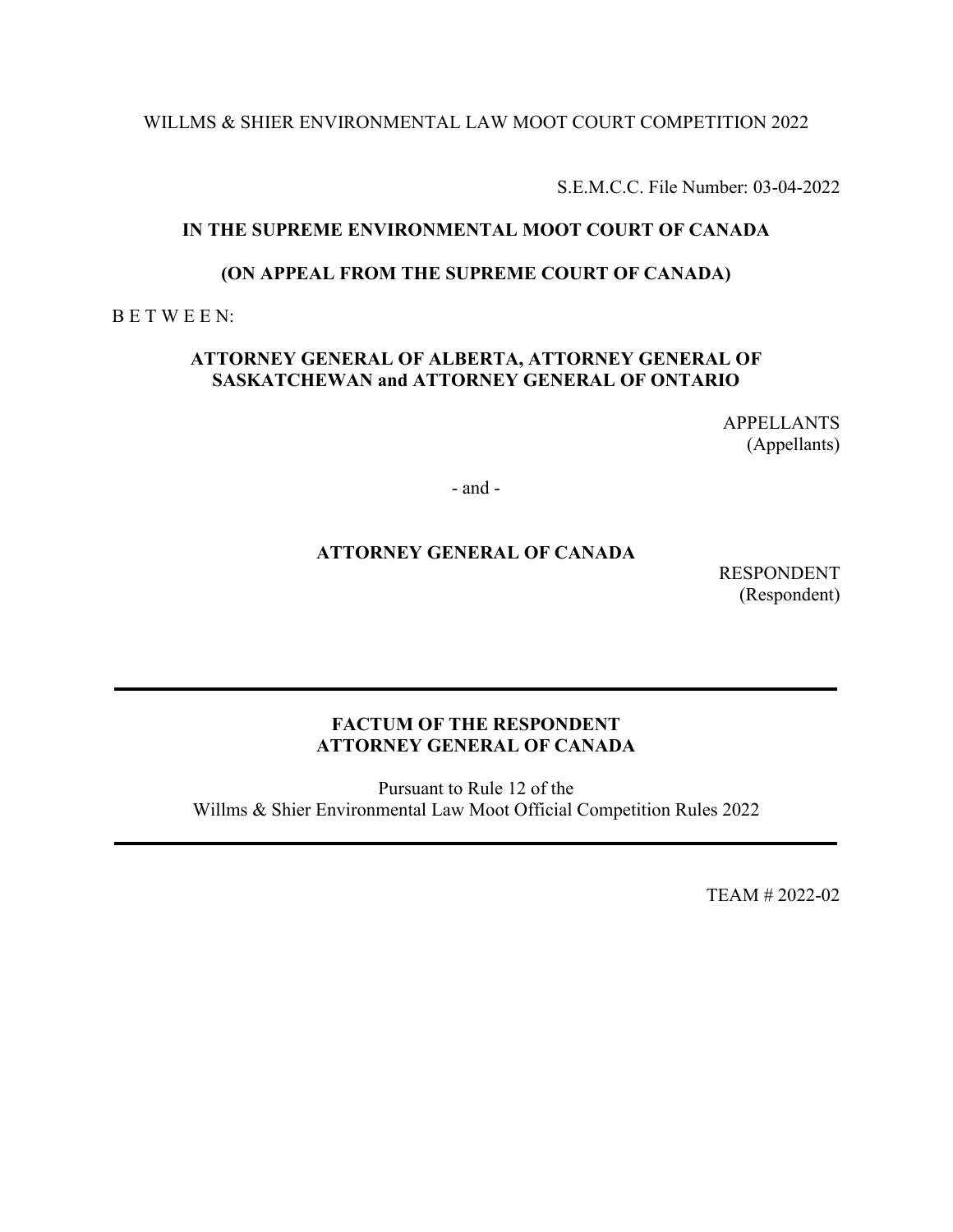## **TO: THE REGISTRAR OF THE SUPREME ENVIRONMENTAL MOOT COURT OF CANADA**

**AND TO: ALL REGISTERED TEAMS**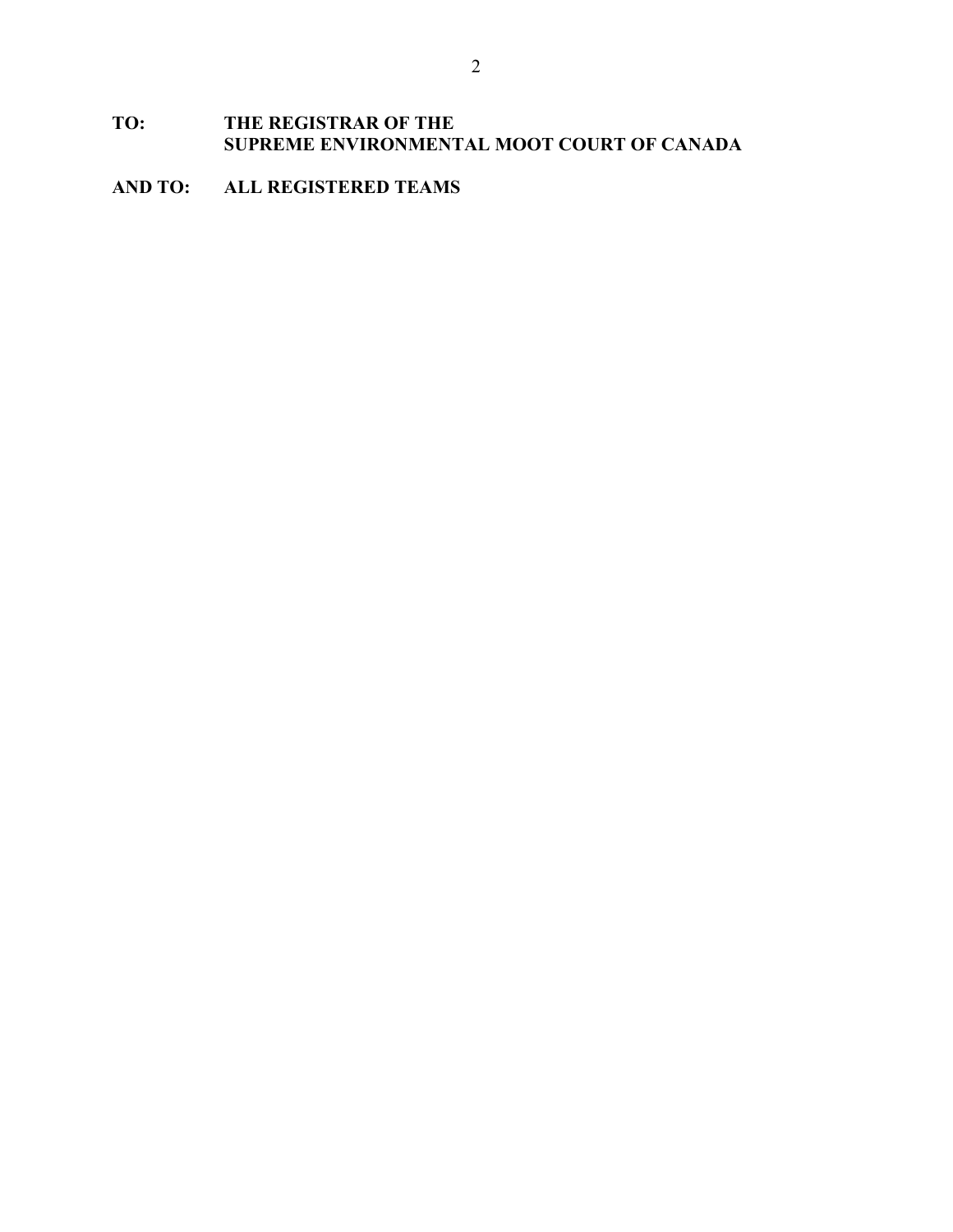# **TABLE OF CONTENTS**

| A.                                                                                        |
|-------------------------------------------------------------------------------------------|
| Respondent's Position with Respect to the Appellants' Statement of the Facts<br><b>B.</b> |
| (i)                                                                                       |
| (ii)                                                                                      |
| (iii)                                                                                     |
| (iv)                                                                                      |
| PART II -- THE RESPONDENT'S POSITION WITH RESPECT TO THE APPELLANTS'                      |
|                                                                                           |
|                                                                                           |
|                                                                                           |
| (i)                                                                                       |
| (ii)                                                                                      |
| (iii)                                                                                     |
| (iv)                                                                                      |
| (v)                                                                                       |
| (vi)                                                                                      |
| $\mathbf{B}$ .                                                                            |
| (i)                                                                                       |
| (ii)                                                                                      |
| (iii)                                                                                     |
| (iv)                                                                                      |
| (v)                                                                                       |
| (vi)                                                                                      |
|                                                                                           |
| (i)                                                                                       |
| (ii)                                                                                      |
| (iii)                                                                                     |
|                                                                                           |
|                                                                                           |
|                                                                                           |
|                                                                                           |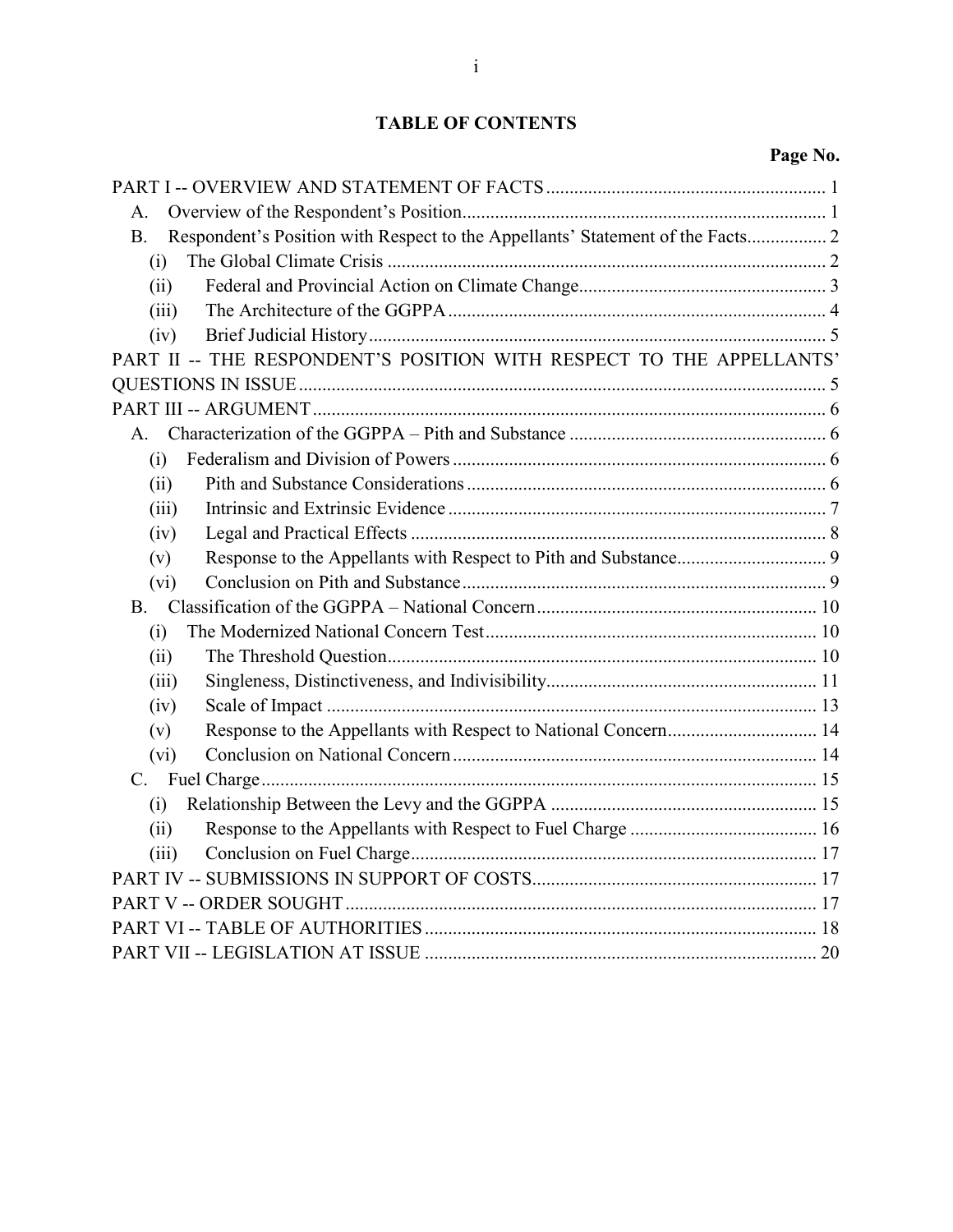#### **PART I -- OVERVIEW AND STATEMENT OF FACTS**

#### **A. Overview of the Respondent's Position**

<span id="page-3-0"></span>1 The Respondent agrees with the Appellants that climate change is a "grave and existential threat" (*Appellants Factum*). Indeed, climate change is a "global collective action problem," manifested at the national and international levels. Climate change and greenhouse gas ("GHG") emissions have no political or geographic boundaries. No one province or territory, independent of another, can effectively combat climate change on its own. Like the effects of atomic energy or marine pollution, GHG emissions transcend provincial boundaries and are a threat to both the environment and human life (*Re GGPPA*; *Hydro-Quebec*; *Ontario Hydro*).

Factum of the Appellants: Attorney General of Alberta, Attorney General of Saskatchewan and Attorney General of Ontario, Team # 2022-01, S.E.M.C.C. File Number: 03-04-2022 at para 2 [*Appellants Factum*]. *References re Greenhouse Gas Pollution Pricing Act*, 2021 SCC 11 at para 138 [*Re GGPPA*]. *R v Hydro-Québec*, 1997 3 SCR 213 *at 66-67* [*Hydro-Quebec*]*. Ontario Hydro v Ontario (Labour Relations Board)*, 1993 3 SCR 327 at 84 [*Ontario Hydro*].

2 The *Greenhouse Gas Pollution Pricing Act* (the "GGPPA") sets minimum national standards of GHG price stringency to reduce GHG emissions. Pursuant to the peace, order, and good government ("POGG") power of the *Constitution Act, 1867*, Parliament retains the jurisdiction to enact the GGPPA as a matter of national concern.

3 Chief Justice Wagner, writing for the majority at the Supreme Court of Canada ("SCC"), correctly identifies the pith and substance of the GGPPA: establishing minimum national standards of GHG price stringency to reduce GHG emissions (*Re GGPPA*). The GGPPA is *intra vires* Parliament on the basis of the national concern doctrine: the Act is of sufficient concern to Canada; is single, distinct, and indivisible; provincial inability is made out; and, its scale of impact is reconcilable with the division of powers. Finally, the levies imposed by Parts 1 and 2 of the GGPPA are inherently "regulatory charges whose purpose is to advance the GGPPA's regulatory purpose by altering behavior" (*Re GGPPA*).

*Re GGPPA*, *supra* para [1](#page-3-0) at para 80, 219.

4 Chief Justice Wagner proposes a "modernized" approach to national concern that differs, in part, from existing jurisprudence. Although *stare decisis* and precedent underpin Canada's legal system, the living tree doctrine demands a degree of jurisprudential flexibility. The law can and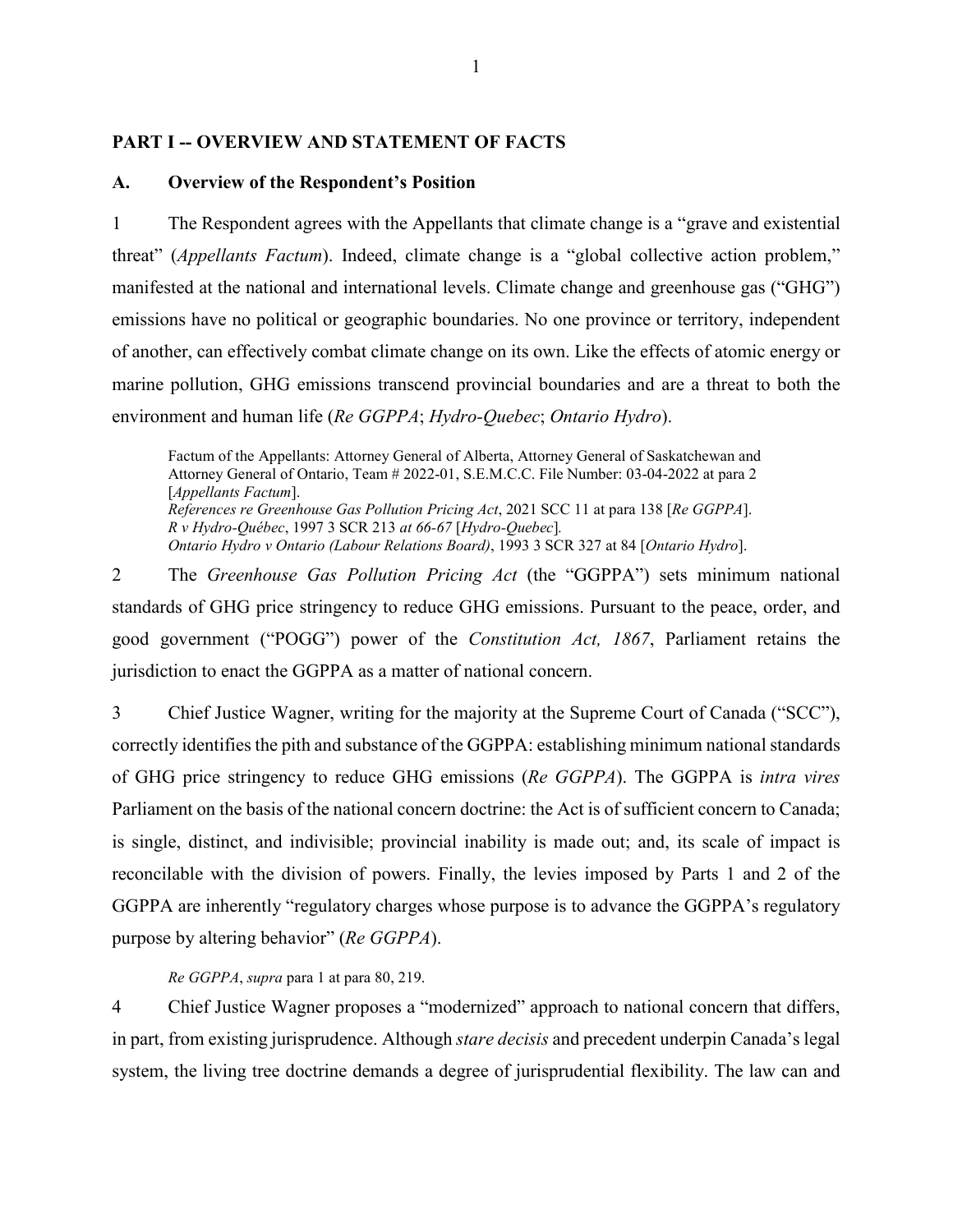does shift incrementally in accordance with societal changes. The GGPPA responds to the current climate crisis by implementing price stringency with respect to GHG emissions.

5 As The Respondent argued at the SCC, denying the federal government jurisdiction to address GHG price stringency would leave a gaping hole in the Constitution. Canada as a whole would be incapable of enforcing the measures necessary to address an existential threat.

6 The Respondent, therefore, seeks this Court's opinion that the GGPPA as a whole is *intra vires* Parliament as a valid exercise of the POGG power to address a matter of national concern, and that the fuel charge under Part 1 of the Act is *intra vires* Parliament as a valid regulatory charge.

#### **B. Respondent's Position with Respect to the Appellants' Statement of the Facts**

#### (i) The Global Climate Crisis

7 While the Appellants recognize that global climate change is a very real phenomenon, and is primarily a product of human activities, they fail to give sufficient attention to the factual matrix underpinning this appeal. Since the 1950s, the concentration of GHGs in the atmosphere has increased exponentially, with global surface temperatures steadily rising as a result (*Re GGPPA*). Climate change has massive and wide-ranging effects on all living species and the environment. "[E]xtreme weather events like floods and forest fires, changes in precipitation levels, degradation of soil and water resources, increased frequency and severity of heat waves, sea level rise, and the spread of potentially life-threatening vector-borne diseases" are but a few examples (*Re GGPPA*).

### *Re GGPPA*, *supra* para [1](#page-3-0) at paras 8, 10.

8 Chief Justice Wagner recognizes the disproportionate impact climate change has on the Canadian Arctic, such as significant reductions in sea ice, permafrost thaw, and glacier loss (*Re GGPPA*). Furthermore, climate change significantly affects Indigenous communities, who rely upon subsistence hunting and fishing (*Re GGPPA*).

#### *Re GGPPA*, *supra* para [1](#page-3-0) at para 11.

9 In the *Truth and Reconciliation Commission of Canada: Calls to Action* report, the Commission calls for governments all levels to fully adopt and implement the *United Nations Declaration on the Rights of Indigenous Peoples* (UNDRIP) as the framework for reconciliation (Call #43). Article 29 of UNDRIP provides the following: "Indigenous peoples have the right to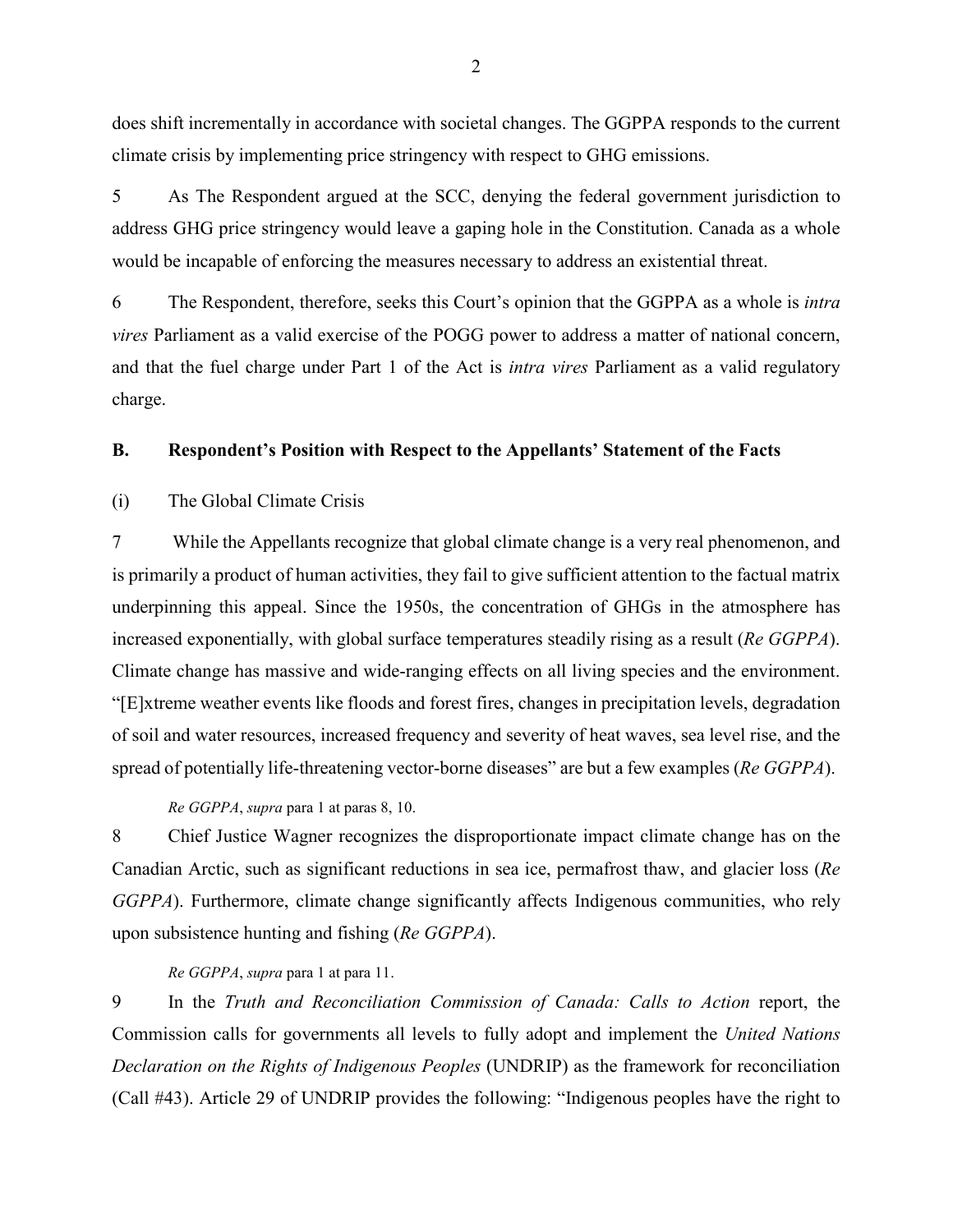the conservation and protection of the environment and the productive capacity of their lands or territories and resources," and is affirmed by GGPPA (UNDRIP). Sustainability, conservation, and subsistence rights are all guiding principles of UNDRIP (UNDRIP). Price stringency is the vehicle by which the GGPPA seeks to mitigate climate change.

*United Nations Declaration on the Rights of Indigenous Peoples*, 13 September 2007, UNTS at 21 (entered into force 21 June 216) [*UNDRIP*]. *Truth and Reconciliation Commission of Canada: Calls to Action* (2015), online: *Government of Canada* <https://www2.gov.bc.ca/assets/gov/british-columbians-our-governments/indigenouspeople/aboriginal-peoples-documents/calls\_to\_action\_english2.pdf

10 Furthermore, reconciliation means establishing and maintaining a reciprocal, respectful relationship between Aboriginal and non-Aboriginal peoples in Canada. For that to happen, there must be "an awareness of the past, acknowledgement of the harm that has been inflicted, atonement for the causes, and action to change behaviour" (*TRC Summary*). The SCC majority's decision promotes reconciliation through climate and environmental justice. In other words, national carbon pricing standards atones for anthropogenic harm and compels a change in behaviour.

*Honouring the Truth, Reconciling for the Future Summary of the Final Report of the Truth and Reconciliation Commission of Canada* (2015), online: The Truth and Reconciliation Commission of Canada at 6-7 <https://irsi.ubc.ca/sites/default/files/inlinefiles/Executive\_Summary\_English\_Web.pdf> [*TRC Summary*].

(ii) Federal and Provincial Action on Climate Change

11 Chief Justice Wagner discusses Canada's international commitments to deal with climate change dating back to 1992 with the ratification of the *United Nations Framework Convention on Climate Change*, followed by ratification of the seminal *Paris Agreement* in 2016 (*Re GGPPA*). Prior to ratifying the *Paris Agreement*, the provinces and federal government sent all of the First Ministers to Vancouver, where the *Vancouver Declaration on clean growth and climate change* (the "Vancouver Declaration") was adopted (*Re GGPPA*).

*Re GGPPA*, *supra* para [1](#page-3-0) at paras 13, 14.

12 The Vancouver Declaration resulted in the establishment of a new, federal-provincialterritorial working group, which studied the role of carbon pricing mechanisms in Canada (*Re GGPPA*).

*Re GGPPA*, *supra* para [1](#page-3-0) at para 15.

13 Additionally, evidence has shown that carbon pricing is an integral regulatory tool to reduce GHG emissions, both in Canada and internationally (*Re GGPPA*). The history of Canada's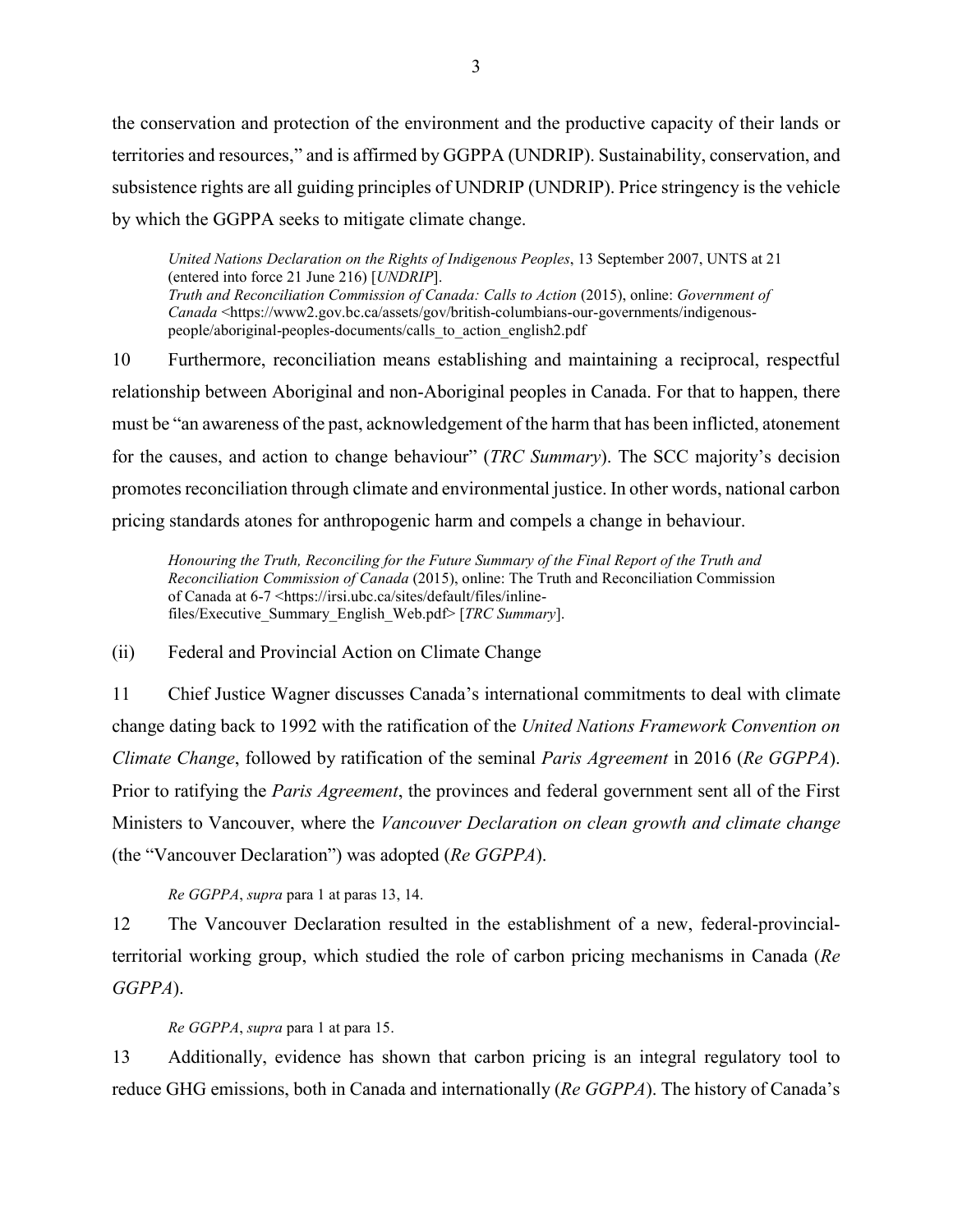efforts to combat climate change demonstrates the key role of carbon pricing strategies with respect to laws aimed at reducing GHG emissions. Furthermore, a carbon pricing mechanism to reduce GHG emission won the 2018 Nobel Prize in economic sciences (*Nobel*).

*Re GGPPA*, *supra* para [1](#page-3-0) at paras 170, 169. William D. Nordhaus, "Facts – 2018." (6 February 2022), online: *The Nobel Prize* <https://www.nobelprize.org/prizes/economic-sciences/2018/nordhaus/facts/> [*Nobel*]

14 In October of 2016, the federal government released the *Pan-Canadian Approach to Pricing Carbon Pollution* (the "Pan-Canadian Approach"), which set a pan-Canadian centralized standard for carbon pricing (*Re GGPPA*). Provinces and territories had the option to implement one of two pricing systems with a shared scope, accompanied by a federal backstop (*Re GGPPA*).

*Re GGPPA*, *supra* para [1](#page-3-0) at para 17.

15 Following the Pan-Canadian Approach, in December of 2016, the federal government released the *Pan-Canadian Framework on Clean Growth and Climate Change* (the "Pan-Canadian Framework"), which reaffirmed the Vancouver Declaration and Pan-Canadian Approach, solidifying the pan-Canadian benchmark for carbon pricing (*Re GGPPA*). On the date of the Pan-Canadian Framework's release, it was adopted by eight provinces, including Ontario and Alberta, and by all three territories (*Re GGPPA*). Manitoba followed suit in February of 2018, but Saskatchewan did not. In less than a year, Ontario, Alberta, and Manitoba all withdrew their support from the Pan-Canadian Framework.

*Re GGPPA*, *supra* para [1](#page-3-0) at paras 18, 19.

(iii) The Architecture of the GGPPA

16 The GGPPA was introduced in Parliament as part of Bill C-74 and came into force on June 21, 2018 (*Re GGPPA*). The Act is made up of four parts and four schedules. Only the first two parts and the schedules are at issue (*Re GGPPA*). The GGPPA operates as a backstop. Provinces or territories will only be subject to Parts 1 and 2 if the Governor in Council deems that their GHG pricing scheme is insufficient (*Re GGPPA*).

*Re GGPPA*, *supra* para [1](#page-3-0) at paras 22, 26, 27.

17 Part 1 of the GGPPA creates a regulatory charge on prescribed fuel types, which is applied to fuel produced, delivered, or consumed in a listed province, fuel transported to a listed province from another part of Canada, and fuel imported into Canada at a location in a listed province (*Re*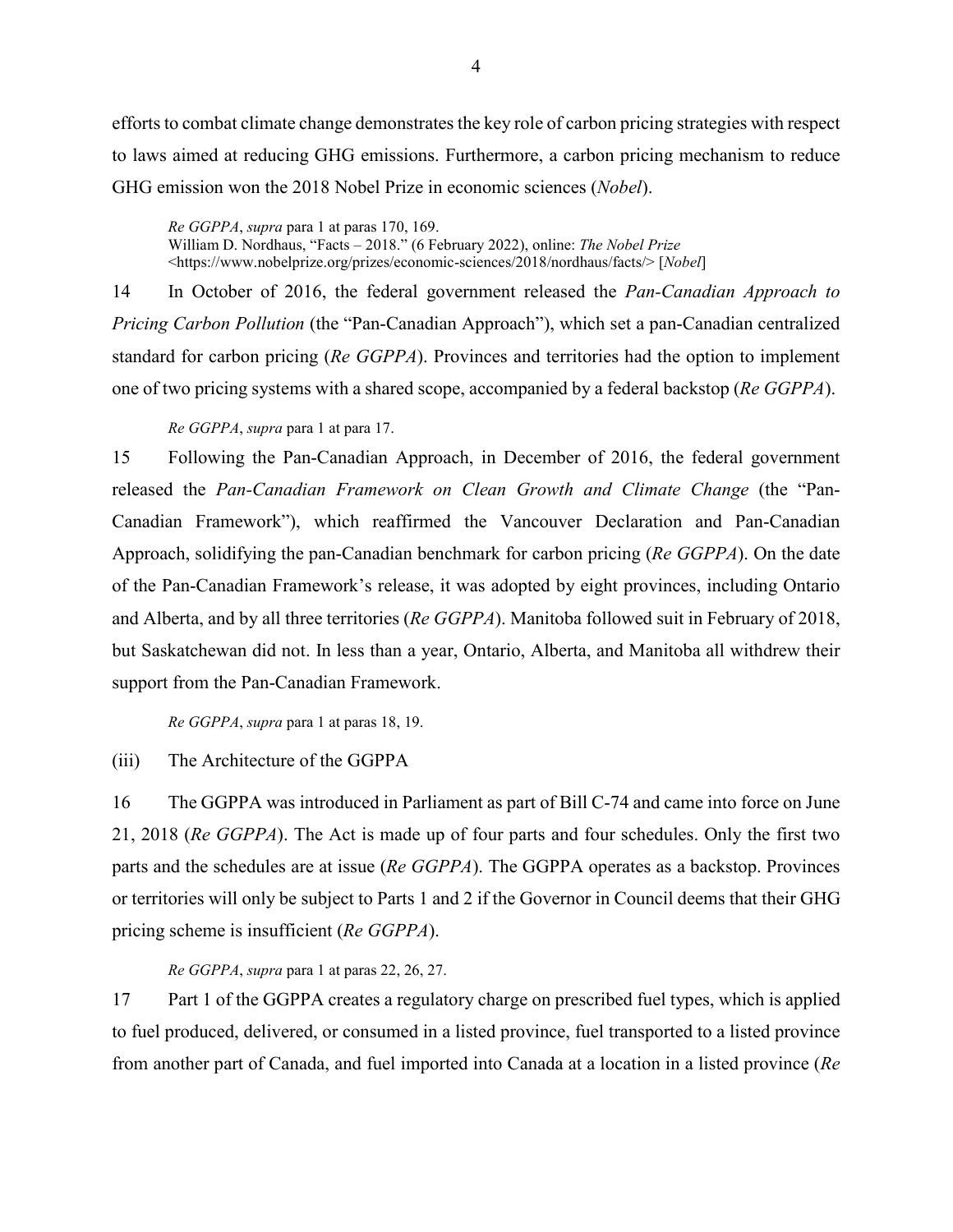*GGPPA*). Part 1 also delegates power to the Governor in Council to make regulations within the confines and in conformity with the purpose of the GGPPA (*Re GGPPA*).

*Re GGPPA*, *supra* para [1](#page-3-0) at paras 30, 32.

18 Part 2 of the GGPPA creates an "output-based pricing system" ("OBPS") for industrial GHG emissions for large industrial facilities (*Re GGPPA*).

*Re GGPPA*, *supra* para [1](#page-3-0) at para 34.

19 Chief Justice Wagner opines that Parts 1 and 2 of the GGPPA should be understood as a whole, creating a single GHG pricing scheme (*Re GGPPA*). Part 1 of the Act directly prices GHG emissions while the OBPS under Part 2 establishes an exemption to Part 1. Part 2 also prices emissions with respect to covered facilities exceeding relevant efficiency standards (*Re GGPPA*). In sum, both Parts 1 and 2 of the GGPPA function as a whole to price GHG emissions on a national scale.

*Re GGPPA*, *supra* para [1](#page-3-0) at para 38.

(iv) Brief Judicial History

<span id="page-7-0"></span>20 The Courts of Appeal for Saskatchewan and Ontario both determined that the GGPPA is constitutional, whereas the Court of Appeal of Alberta held that the GGPPA is unconstitutional (*Appellants Factum)*. All three provinces appealed to the SCC, where the majority determined that the GGPPA is constitutional on the basis of the national concern doctrine (*Appellants Factum*; *ABCA*; *ONCA*; *SKCA*).

*Appellants Factum*, supra par[a 1](#page-3-0) at para 13. See generally *Reference re Greenhouse Gas Pollution Pricing Act*, 2020 ABCA 74 [*ABCA*]. See generally *Reference re Greenhouse Gas Pollution Pricing Act*, 2019 ONCA 544 [*ONCA*]. See generally *Reference re Greenhouse Gas Pollution Pricing Act*, 2019 SKCA 40 [*SKCA*].

### **PART II -- THE RESPONDENT'S POSITION WITH RESPECT TO THE APPELLANTS' QUESTIONS IN ISSUE**

- 21 The Respondent agrees with the Appellants' statement of the questions in issue:
	- (1) Is the GGPPA as a whole *intra vires* Parliament as an exercise of Parliament's jurisdiction to legislate for the peace, order and good government of Canada to address a matter of national concern?
	- (2) Is the fuel charge under Part 1 of the Act *intra vires* Parliament as a valid regulatory charge or tax?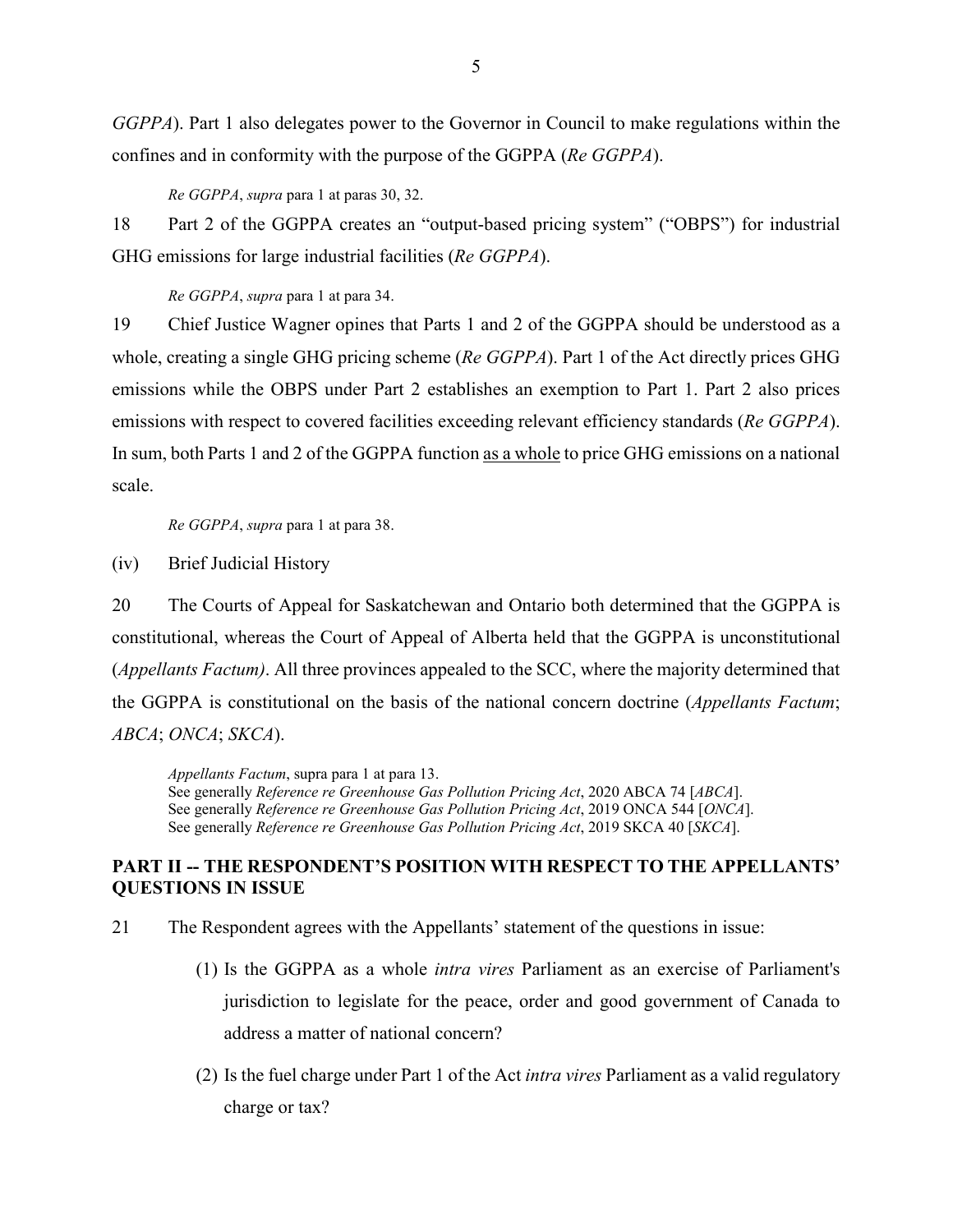22 When the GGPPA is considered as a whole, the answers to these questions are both yes.

## **PART III -- ARGUMENT**

#### **A. Characterization of the GGPPA – Pith and Substance**

23 Establishing minimum national standards of GHG price stringency to reduce GHG emissions is the pith and substance of the GGPPA.

(i) Federalism and Division of Powers

<span id="page-8-0"></span>24 The first issue is whether Parliament has the constitutional authority to enact the GGPPA*.*  To make this determination, a reviewing court should first identify the subject matter of the Act, or matter, as a whole (*Morgentaler*). Second, the Act should be classified with respect to the division of powers set out in the *Constitution Act, 1867* (*Morgentaler*).

*R v Morgentaler*, 1993 3 SCR 463, at 480 [*Morgentaler*].

25 In conducting its pith and substance analysis, the majority gives effect to the principle of federalism, a foundation of the Constitution. Such an analysis requires a balancing exercise where federal and provincial powers are equally respected (*Re GGPPA*).

*Re GGPPA*, *supra* para [1](#page-3-0) at para 3.

26 Per the *Constitution Act, 1867*, broad powers were conferred on the provinces to ensure constitutional diversity, while reserving the federal government's powers with respect to matters of national concern (*Canadian Western Bank*).

*Canadian Western Bank v Alberta*, 2007 SCC 22 at para 22 [*Canadian Western Bank*].

<span id="page-8-1"></span>27 Cooperative federalism respects and promotes regional autonomy, federalism, and intergovernmental cooperation (*Re Securities*). The division of federal and provincial powers should not be conceived of as watertight compartments.

*Reference re Securities Act,* 2011 SCC 66, at paras 56-58 [*Re Securities*].

(ii) Pith and Substance Considerations

28 A reviewing court should analyze the purpose and effects of the impugned statute in order to identify the statue's "pith and substance," which results in identifying its "main thrust" or dominant characteristic (*Re GGPPA*). To determine the purpose of the statute, a reviewing court can look at both intrinsic evidence, such as the legislation's preamble, and extrinsic evidence, such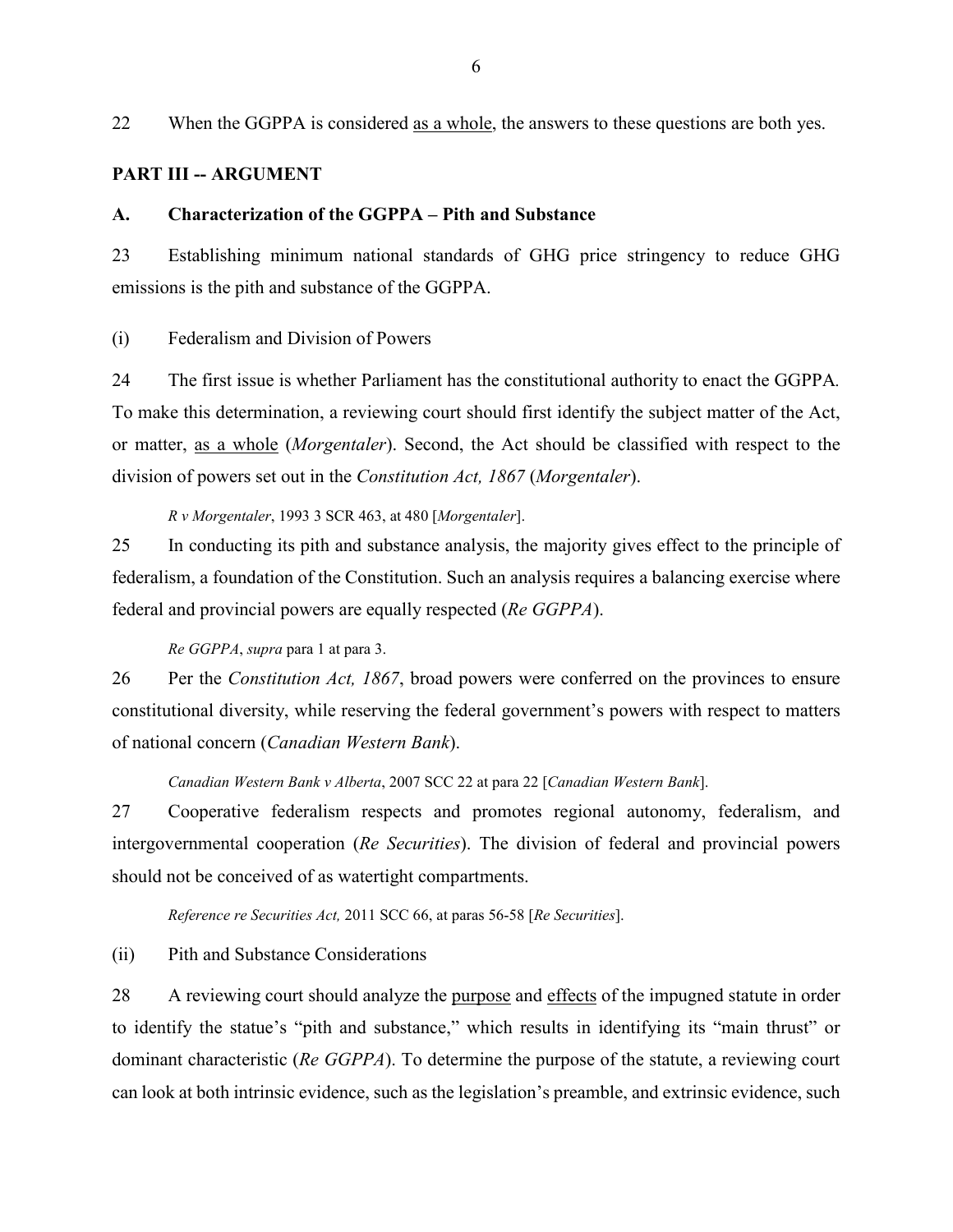as Hansard or committee minutes produced by Parliament (*Re GGPPA*). This characterization analysis need not be technical or excessively formal.

*Re GGPPA*, *supra* para [1](#page-3-0) at para 51.

(iii) Intrinsic and Extrinsic Evidence

<span id="page-9-0"></span>29 The intrinsic evidence supporting the Respondent's position in this case is the GGPPA's title and preamble, and an application of the "mischief" approach. A statute's title can be thought of as a gateway tool for its characterization and remains helpful but not determinative of an act's pith and substance (*Re GGPPA; Re: Anti-Inflation*). The long title of the GGPPA indicates that the pith and substance of the Act is to combat climate change through a national application of pricing mechanisms to a broad range of GHG sources. The short title also indicates that the GGPPA is concerned with pricing GHG emissions, given the use of the term "Pricing" (*Re GGPPA*). Likewise, the GGPPA's preamble affirms that the pith and substance of the Act is minimum national GHG pricing standards (*Re GGPPA*). The "mischief" approach involves identifying the issue or 'mischief' a statute is intended to address (*Sullivan*; *Hogg*). The lack of price stringency with respect to regulating GHG emissions is the problem meant to be tackled via the GGPPA (*Re GGPPA*).

*Re GGPPA*, *supra* para [1](#page-3-0) at paras 58, 59, 61. *Re: Anti-Inflation Act*, 1976 2 SCR 373 at 451 [*Re: Anti-Inflation*]. *Ruth Sullivan*, "Sullivan on the Construction of Statutes" (6th ed. 2014), at 14.25 [*Sullivan*]. *P. W. Hogg*, "Constitutional Law of Canada" (5th ed. Supp. (loose-leaf)), vol. 1, at 15-14 to 15-15 [*Hogg*].

30 The extrinsic evidence supporting the Respondent's position in this case is the legislative history underpinning the Act (*Kitkatla*; *Hogg*). The GGPPA's extrinsic evidence confirms that its main thrust is "establishing minimum national standards of GHG price stringency to reduce GHG emissions" (*Re GGPPA*). The *Paris Agreement*, Vancouver Declaration, Working Group, Pan-Canadian Framework, and Pan-Canadian Approach are all evidence of the federal government's repeated recognition of carbon pricing as integral to tackling climate change and GHG emissions (*Re GGPPA*). Chief Justice Wagner also discusses the legislative debates leading up to the GGPPA, which highlight the following: pricing carbon pollution is critical to Canada meeting its climate targets per the *Paris Agreement* (*Re GGPPA*).

*Re GGPPA*, *supra* para [1](#page-3-0) at paras 62, 63-64, 66-68. *Hogg*, *supra* para [29](#page-9-0) at 15-14 to 15-15.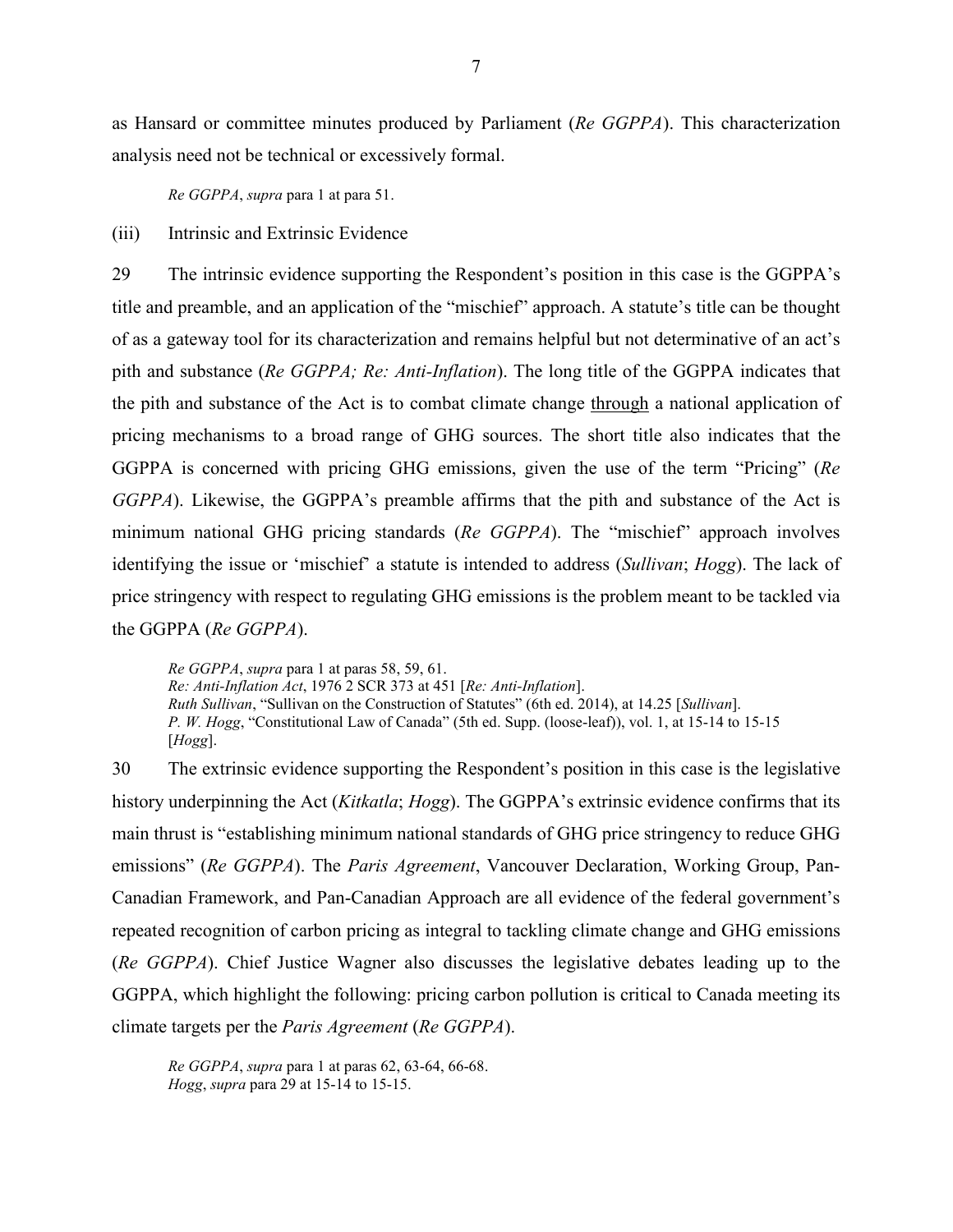*Kitkatla Band v British Columbia (Minister of Small Business, Tourism and Culture)*, 2002 SCC 31, at para 53 [Kitkatla].

31 Finally, although the majority of the Court of Appeal of Alberta found the GGPPA *ultra vires*, it conceded that Parliament was concerned with setting a minimum national GHG pricing standard (*Re GGPPA*; *ABCA*). Further, it held that Parliament's focus on GHG pricing was a means to achieving its purpose (*Re GGPPA*; *ABCA*). The Court of Appeal of Alberta should have characterized the GGPPA's pith and substance more precisely. A precise characterization of the GGPPA, therefore, reveals that its pith and substance is minimum national pricing stringency.

*Re GGPPA*, *supra* para [1](#page-3-0) at para 69. *ABCA*, *supra* para [20](#page-7-0) at paras 213-14.

(iv) Legal and Practical Effects

32 A law's legal effects are determined by asking "how the legislation as a whole affects the rights and liabilities of those subject to its terms" (*Morgentaler*).

#### *Morgentaler*, *supra* par[a 24](#page-8-0) at 482.

33 The foremost legal effect of Parts 1 and 2 of the GGPPA, in jurisdictions where they apply, is to create a unitary GHG pricing scheme that prices GHG emissions in such a way that is consistent with what is done across Canada. As the majority held, "Part 1 directly prices the emissions of certain fuel producers, distributors and importers. Part 2 directly prices the GHG emissions of covered facilities to the extent that they exceed the applicable efficiency standards" (*Re GGPPA*).

*Re GGPPA*, *supra* para [1](#page-3-0) at para 71.

34 The GGPPA does not prevent those jurisdictions to whom it applies to from performing or not performing demarcated GHG-emitting activities. The GGPPA does not advise industries on how to operate in terms of reducing their emissions. Instead, it puts a minimum price on those engaged in such activities that create GHG emissions (*Re GGPPA*).

#### *Re GGPPA*, *supra* para [1](#page-3-0) at para 71.

35 Furthermore, the GGPPA is a statute that serves as a backstop, which means that the legal effects are only engaged if the Governor in Council has listed a province or territory under the Act (*Re GGPPA*). If a province or territory's GHG pricing system is sufficiently stringent and meets emissions targets, that jurisdiction is not impacted by the GGPPA whatsoever, affirming the Act's backstop nature.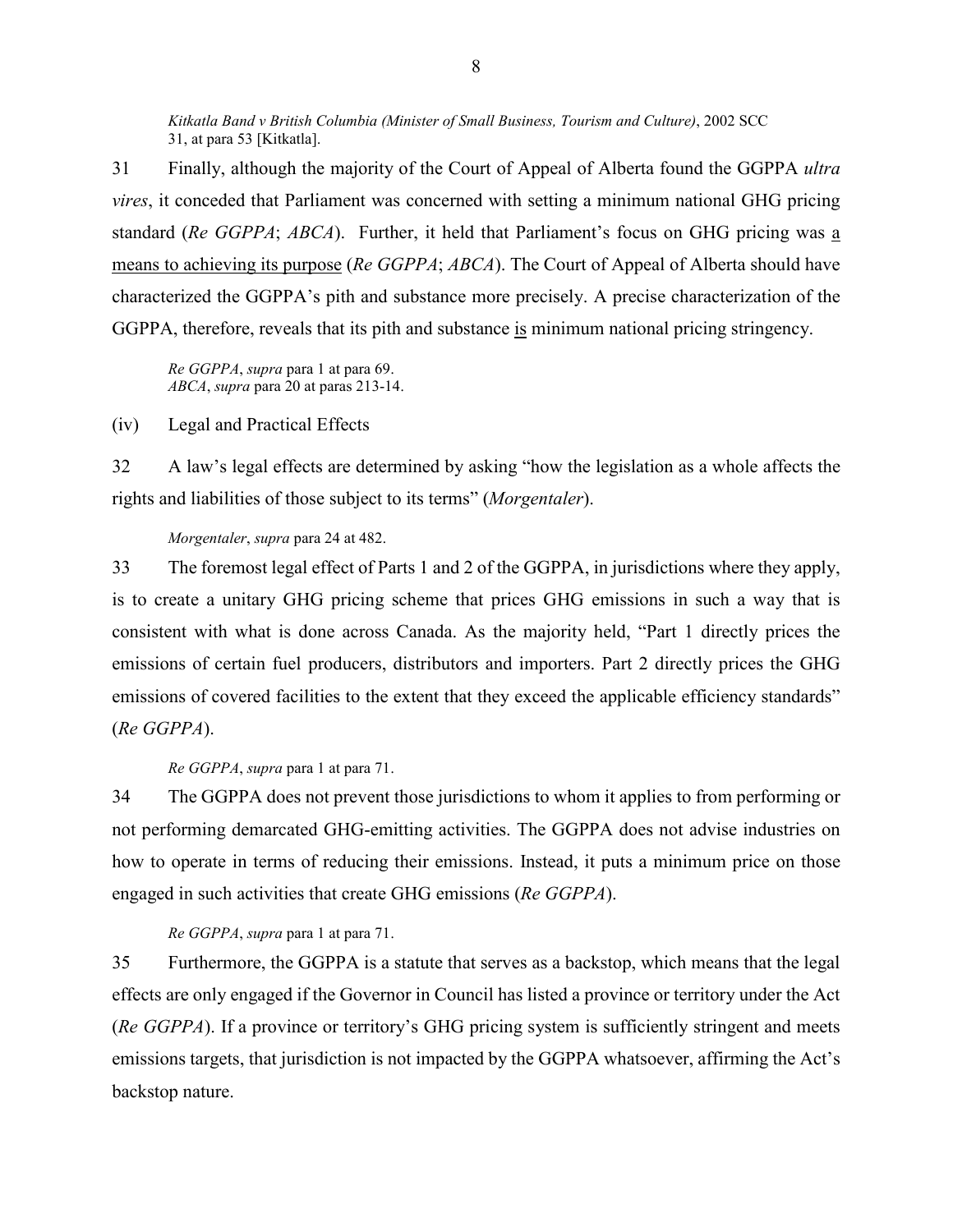*Re GGPPA*, *supra* para [1](#page-3-0) at para 72.

36 Although the dissenting judges at the SCC exaggerate their concerns over the Governor in Council's role, the Governor in Council's discretion under the GGPPA is constrained both by the GGPPA's purpose and guidelines (*Re GGPPA*). Therefore, this discretion is inherently limited. Should it be necessary, Parliament may amend or repeal the GGPPA at any point in time (*Re GGPPA*).

*Re GGPPA*, *supra* para [1](#page-3-0) at para 73-76.

37 The Respondent agrees that hypothesizing with respect to a new law's practical effects is of little value in a court of law (*Re GGPPA*).

*Re GGPPA*, *supra* para [1](#page-3-0) at para 77.

(v) Response to the Appellants with Respect to Pith and Substance

38 The Appellants criticize the majority's opinion but undertake no pith and substance analysis of their own. The Appellants also argue that Parts 1 and 2 of the GGPPA must be characterized separately, not as a whole, without any rationale as to why and how this should be done.

*Appellants Factum*, supra par[a 1](#page-3-0) at para 23.

39 The Appellants then refer to the SCC majority's characterization of the Act as "arbitrary and conceptually favourable to the federal government because only Parliament can legislate national standards" (*Re GGPPA*). This is circular reasoning. If a matter is of national concern, the pith and substance characterization is inherently favourable to the federal government by virtue of being a matter of national concern.

*Re GGPPA*, *supra* para [1](#page-3-0) at para 23.

40 The constitutionality of the GGPPA is dependent on whether the Act is properly cabined under a federal head of jurisdiction. Thus, by failing to adhere to the pith and substance jurisprudence, the Appellants overlook the earliest and most important step(s) to determining the constitutionality of the GGPPA.

(vi) Conclusion on Pith and Substance

41 The pith and substance of the GGPPA is establishing minimum national standards of GHG price stringency to reduce GHG emissions. No broader characterization will suffice (*Re GGPPA*).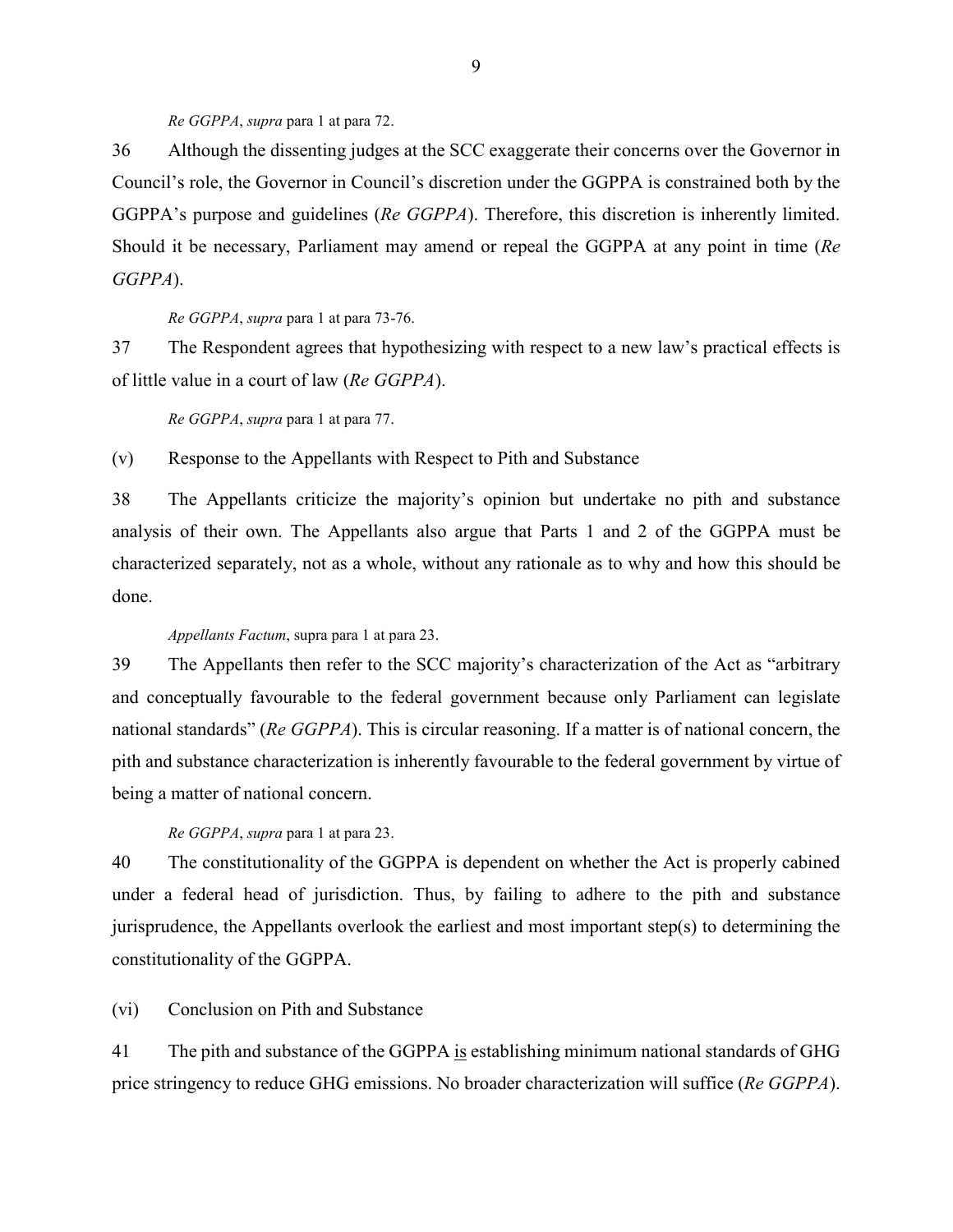This characterization captures the intrinsic and extrinsic evidence, as well as the purpose and effects of the statute in its entirety. Despite its criticisms, "minimum national standards" are the animating force which illustrates the national backstop nature of the Act (*Re GGPPA*).

*Re GGPPA*, *supra* para [1](#page-3-0) at paras 80, 81.

### **B. Classification of the GGPPA – National Concern**

42 The GGPPA is *intra vires* the federal government on the basis of the national concern doctrine.

43 At the classification stage of the division of powers analysis, the pith and substance of an impugned statute must be "described as precisely as possible" and may incorporate the legislative choice of means (*Re GGPPA*). Existing jurisprudence demands that the characterization and classification stages of the analysis must, however, be kept distinct.

<span id="page-12-0"></span>*Re GGPPA*, *supra* para [1](#page-3-0) at paras 52-53.

(i) The Modernized National Concern Test

44 Having established that the pith and substance of the GGPPA is setting minimum national standards of price stringency to reduce GHG emissions, Chief Justice Wagner undertakes the next step in the division of powers analysis and ultimately classifies the GGPPA as a matter of federal jurisdiction under national concern jurisprudence.

45 Determining whether a matter is of national concern involves a three-step analysis, as enumerated by Chief Justice Wagner which in his application modernizes rather than departs from the test set forth in *Crown Zellerbach*. The three prongs of the modernized test are: threshold question; singleness, distinctiveness, and indivisibility; and scale of impact (*Crown Zellerbach*).

*R v Crown Zellerbach* Canada Ltd, 1988 1 SCR 40 at 431-434 [*Crown Zellerbach*].

(ii) The Threshold Question

46 As a matter of threshold, the question of whether a matter is of "sufficient concern to Canada as a whole to warrant consideration" is a "common sense inquiry," which limits the application of the national concern doctrine (*Crown Zellerbach*; *Re GGPPA*). Implementing this threshold is an appropriate and incremental development in the law, which ensures that the doctrine itself is properly constrained (*Re GGPPA*).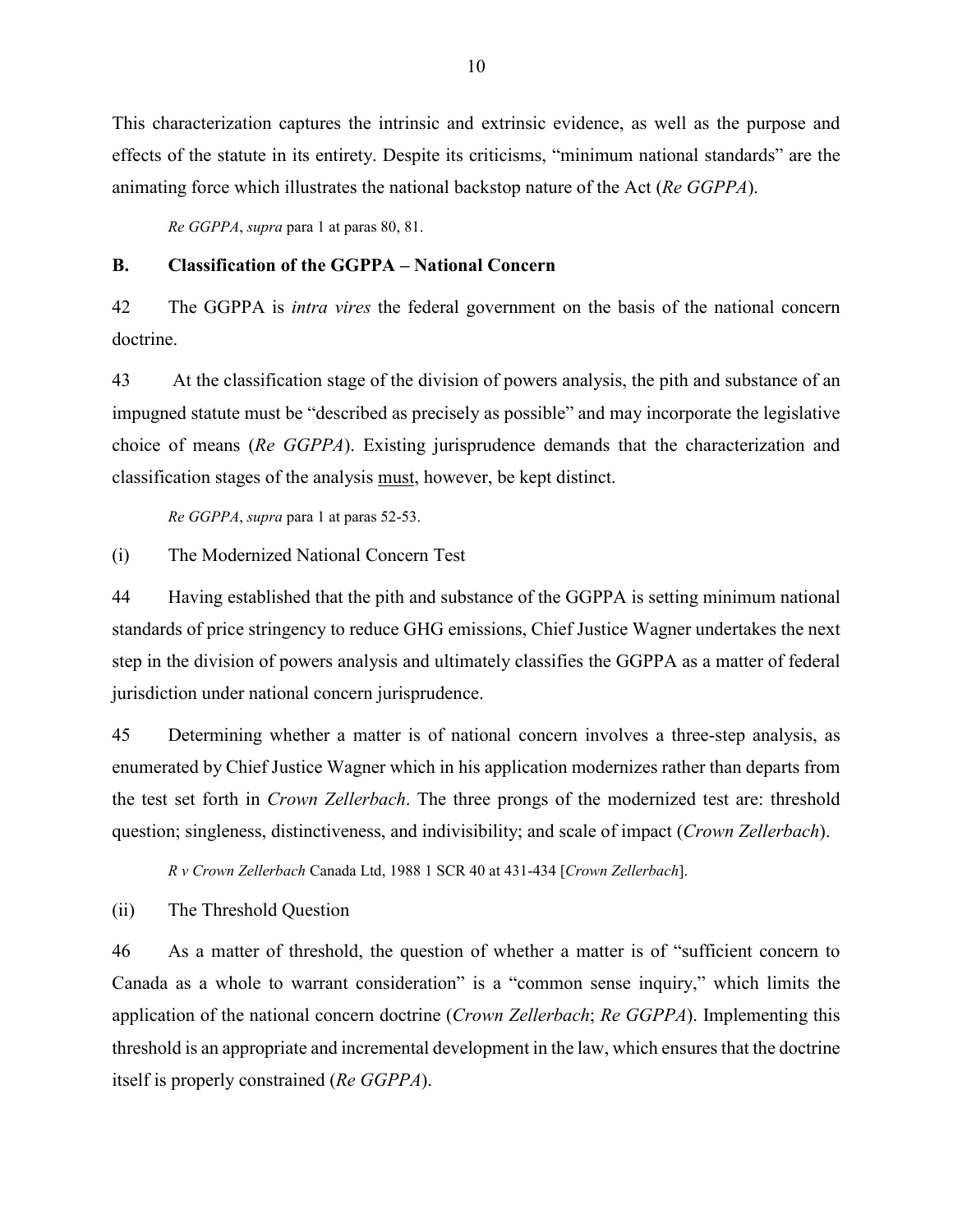*Crown Zellerbach*, supra para [44](#page-12-0) at 436. *Re GGPPA*, *supra* para [1](#page-3-0) at para 142-143.

47 The majority is correct in stating that establishing minimum national standards of GHG price stringency to reduce GHG emissions is a matter of sufficient concern to Canada as a whole to warrant consideration under the national concern doctrine.

48 The seriousness of the existential crisis that is climate change is not disputed (*Re GGPPA*). There is no other way to qualify an existential crisis and a threat to every human life in Canada than as a matter of grave national concern.

*Re GGPPA*, *supra* para [1](#page-3-0) at para 168.

(iii) Singleness, Distinctiveness, and Indivisibility

49 The first principle informing the singleness, distinctiveness and indivisibility inquiry is that the "proposed federal matter must be specific and readily identifiable" (*Re GGPPA*). A matter must, therefore, be sufficiently specific and qualitatively different from provincial matters. The second principle to consider is that federal jurisdiction should be found only where provincial inability is made out (*Re GGPPA*).

*Re GGPPA*, *supra* para [1](#page-3-0) at para 147, 164.

50 Treaty obligations and international agreements may also be relevant to establishing singleness, distinctiveness and indivisibility. Such instruments are helpful in highlighting the national dimension of a particular matter, and discerning whether it exhibits singularity or is an aggregate of provincial concern (*Re GGPPA*).

*Re GGPPA*, *supra* para [1](#page-3-0) at para 149.

51 Establishing price stringency to reduce GHG emissions is a specific and readily identifiable matter qualitatively different from matters of provincial concern: "GHG emissions are precisely the type of diffuse and persistent substances with serious deleterious extraprovincial effects… [which] might appropriately be regulated on the basis of the national concern doctrine" (*Re GGPPA*).

#### *Re GGPPA*, *supra* para [1](#page-3-0) at para 173.

52 The GGPPA is narrowly concerned with the reduction of GHG emissions, specifically through price stringency standards. The GGPPA does not attempt to prevent climate change broadly, nor to reduce all harmful emissions. The pollutants that make up GHGs are also precisely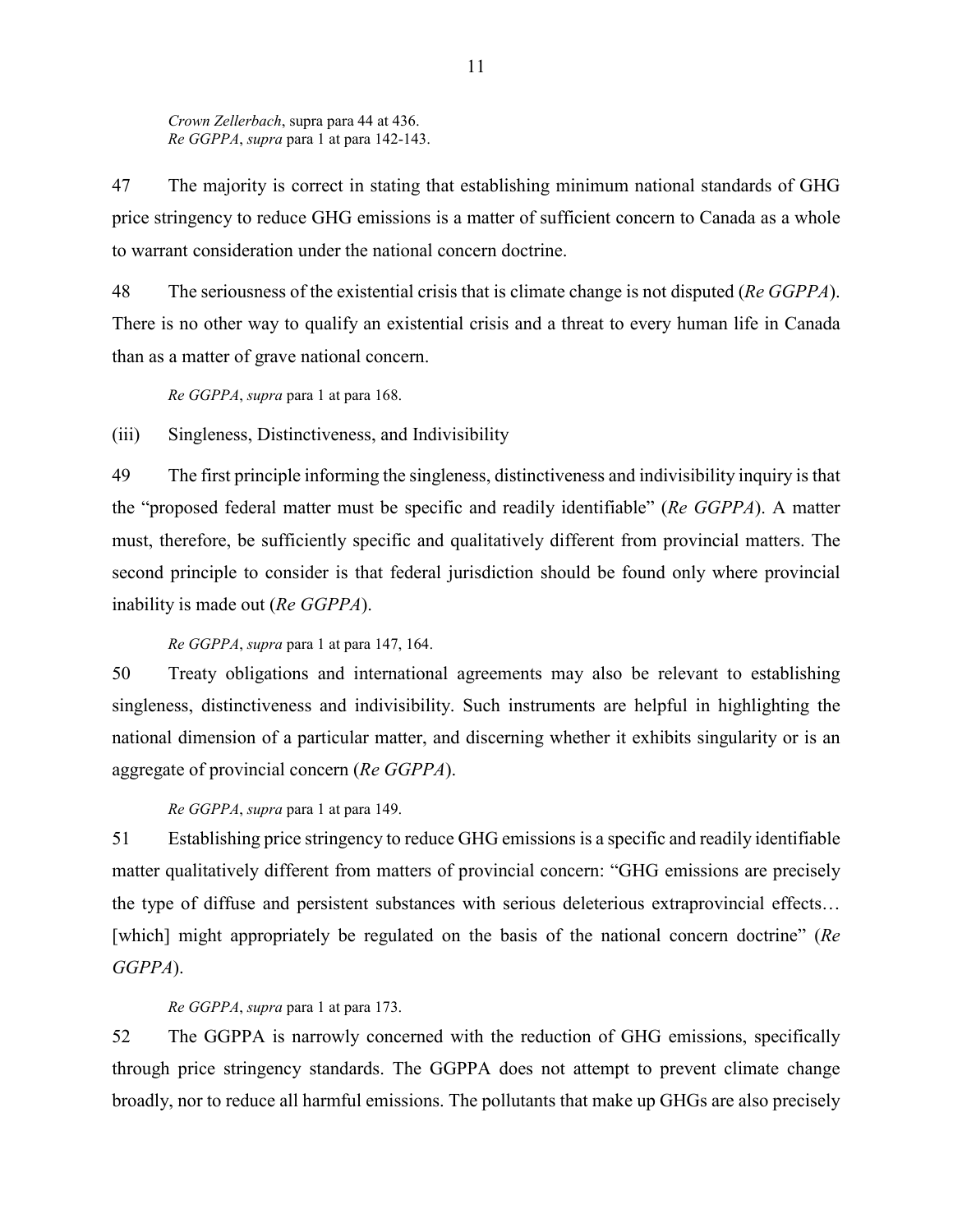identifiable – both their sources and harmful effects (*Re GGPPA*). Additionally, GGPPA does not reach beyond price stringency, nor does it descend into the detailed regulation of all aspects of emissions regulation (*Re Securities*).

*Re GGPPA*, *supra* para [1](#page-3-0) at para 173*. Re Securities*, *supra* par[a 27](#page-8-1) at para 114.

53 GHG emissions are qualitatively different from matters of provincial concern. Climate change and GHG emissions were not considered at Confederation, and only so relatively recently.

54 Further, even if GHG price stringency did at one time fit under a provincial head of power, the current environmental crisis has brought out the national character of the matter. Recent improvements to our understanding of GHG emissions indicate that they are extraprovincial and international in character.

55 How the court treated the matter of atomic energy in *Ontario Hydro* is informative. Before World War II, the dominant characteristic would have come within an enumerated provincial head of power (*Re GGPPA; Ontario Hydro*). However, the discovery of atomic energy brought out the inherently national character of uranium mining because of the risk of catastrophic interprovincial harm associated with it (*Re GGPPA*; *Ontario Hydro*). As such, the discovery of atomic energy enabled Parliament to exercise its POGG power under the national concern doctrine (*Re GGPPA*).

*Re GGPPA*, *supra* para [1](#page-3-0) at para 138. *Ontario Hydro, supra* para 1 at 84 [*Ontario Hydro*].

56 Provincial inability may occur only where: (1) the matter is of a nature that the provinces jointly or severally would be constitutionally incapable of addressing; (2) the failure of one or more provinces or localities to address the matter would jeopardize the successful responses to the matter in other parts of the country; and, (3) a province's failure to address the matter would have grave extraprovincial consequences, including actual or serious risk of harm (*Re GGPPA*). Provincial inability should be treated as a strong constraint rather than as a mere optional indicium (*Crown Zellerbach; Re GGPPA*).

*Re GGPPA*, *supra* para [1](#page-3-0) at para 152-153, 156. *Crown Zellerbach*, supra para [44](#page-12-0) at para 35.

57 The provinces have demonstrated that they are not capable of independently establishing GHG emissions price stringency. Saskatchewan refused to partake in the Pan-Canadian Framework and refused to enact a sufficiently stringent pricing scheme of its own. Ontario,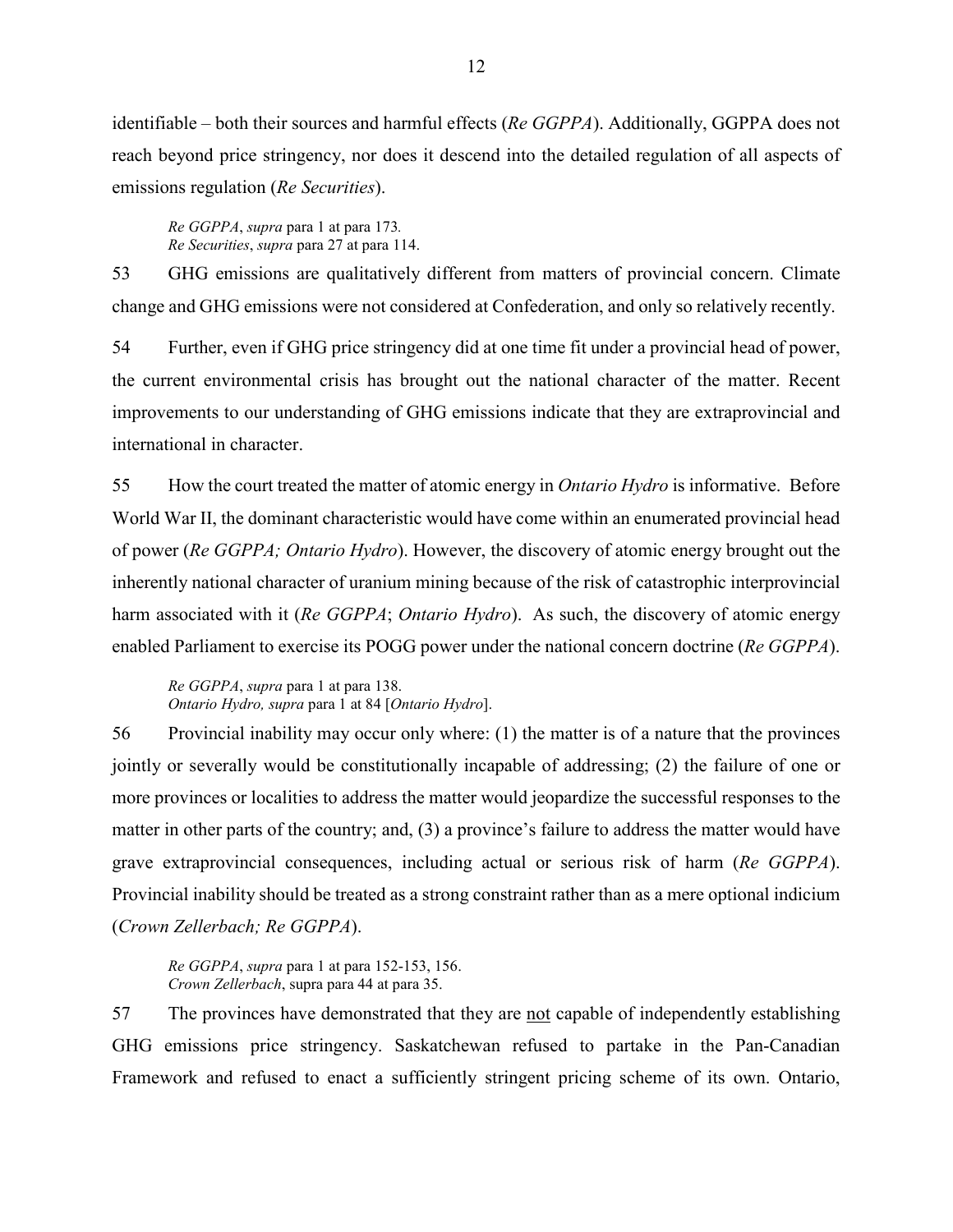Alberta, and Manitoba were also historically unable to meet targets and withdrew from the previous cooperative scheme.

58 Recent evidence has shown that between 2005 and 2016 the decreases in GHG emissions in Ontario, Canada's second largest GHG emitting province, were mostly offset by increases in emissions in two of Canada's five largest emitting provinces, Alberta and Saskatchewan (*Re GGPPA*).

*Re GGPPA*, *supra* para [1](#page-3-0) at para 24.

59 Should any of the provinces and/or territories which contribute to a large portion of the GHGs fail to do their part, those who produce the lowest GHG emissions will suffer the harmful effects which they took no part in producing. Prince Edward Island, for example, should not pay the environmental price for Alberta and Saskatchewan's disregard for the climate crisis.

60 Short of building a wall around provincial borders that reaches into the stratosphere, there is no way to contain GHGs within provincial borders. GHG emissions are free flowing between provinces, between countries, and between continents.

(iv) Scale of Impact

61 The scale of impact analysis balances the intrusion upon provincial autonomy and the potential for harmful effects resulting from provincial inability. Identifying a new matter of national concern will be justified only if the latter outweighs the former (*Re GGPPA*).

*Re GGPPA*, *supra* para [1](#page-3-0) at para 160.

62 The backstop nature of the GGPPA ensures the provinces retain the autonomy to regulate GHG price stringency in accordance with the GGPPA. Should each province enact a sufficiently stringent GHG pricing scheme, the GGPPA will fulfill its purpose without any federal intrusion. The GGPPA will only apply to provinces which are unable to meet price stringency.

63 In addition, the limited federal intrusion into provincial powers by the GGPPA is markedly less than federal intrusion was in *Crown Zellerbach*, where the legislation prohibited all marine dumping, "virtually prevent[ing] a province from dealing with certain of its own public property without federal consent" (*Crown Zellerbach; Re GGPPA*).

*Crown Zellerbach*, supra para [44](#page-12-0) at 458. *Re GGPPA*, *supra* para [1](#page-3-0) at para 201.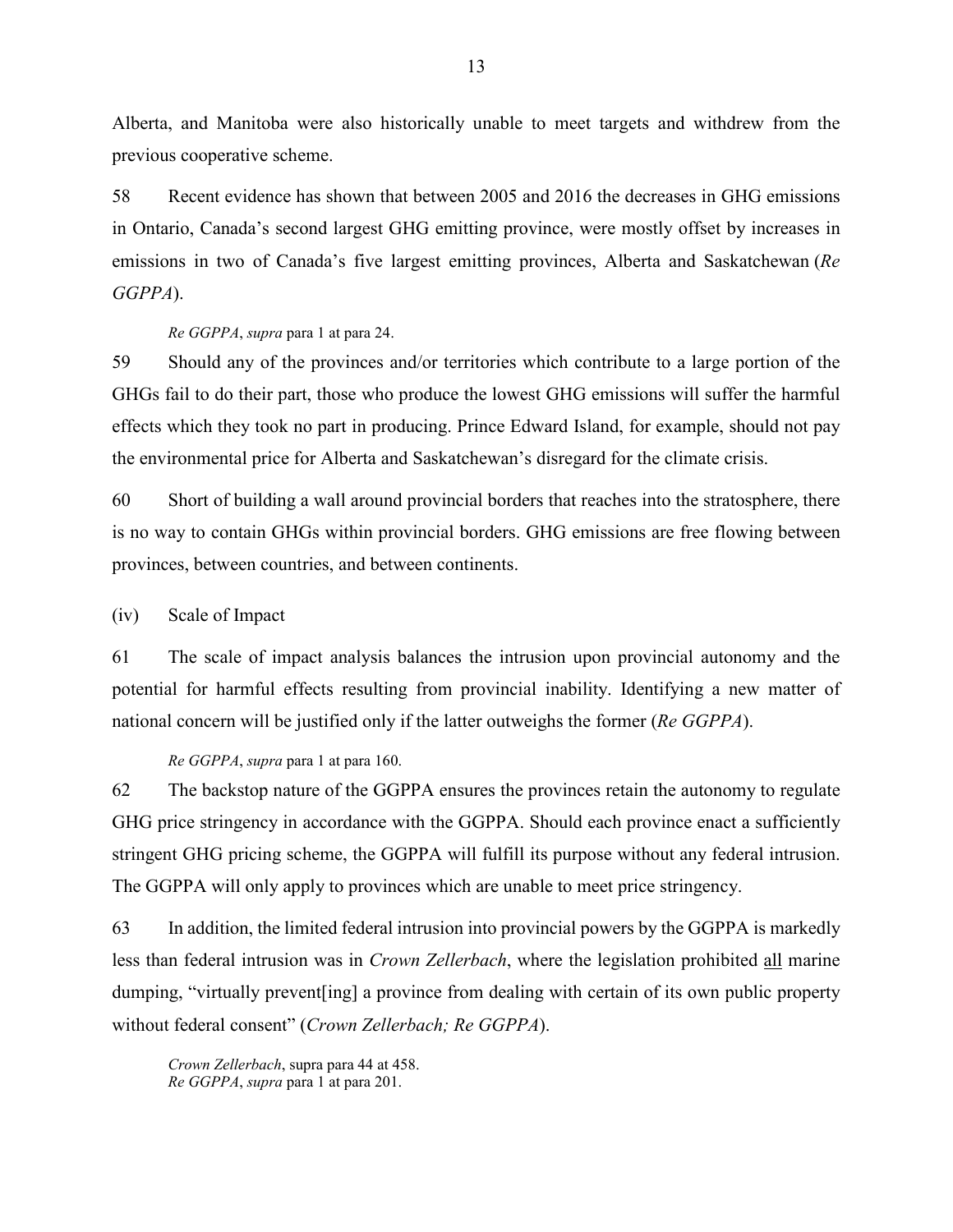64 Intrusion into provincial powers may easily be remedied by the double aspect doctrine. The double aspect doctrine "recognizes that the same fact situations can be regulated from different perspectives, one of which may relate to a provincial power and the other to a federal power" (*Re GGPPA*). The recognition of a matter of national concern such as this will inevitably result in a double aspect situation.

#### *Re GGPPA*, *supra* para [1](#page-3-0) at paras 125-126.

65 The Respondent recognizes that it may be argued that Canada and the provinces are exercising their jurisdiction in relation to different matters rather than to different aspects of the same matter. However, that is only if *Western Bank* is read narrowly (*Re GGPPA*). *Desgagné's Transport* supports a broader interpretation (*Re GGPPA*; *Desgagné's Transport)*. The court must be satisfied that Canada in fact has a "compelling interest" in enacting legal rules over the federal aspect of the activity at issue and that the "multiplicity of aspects is real and not merely nominal" (*Re GGPPA*).

*Re GGPPA*, *supra* para [1](#page-3-0) at para 130, 131. *Desgagnés Transport Inc. v Wärtsilä Canada Inc.,* 2019 SCC 58 at para. 84 [*Desgagnés Transport*].

(v) Response to the Appellants with Respect to National Concern

66 The Appellants' hard stance regarding watertight spheres of provincial and federal jurisdiction is acceptable, if not completely accurate, for existing matters enumerated by heads of power in sections 91 and 92; however, this stance does not align with the living tree doctrine (*Persons Case)*. Constitutional interpretation must be read in a broad and progressive manner so as to adapt to the changing times and realities (*Persons Case; Radio Control*; *Re RTA*; *Comeau)*; and these are indeed changing times.

*Reference re British North America Act*, 1867 s. 24, 1929 J.C.J. No. 2 at para 44 [*Persons Case*]. See also *Reference re Regulation and Control of Radio Communication*, 1931 SCR 541 [*Radio Control*]. See also *Reference re Amendments to the Residential Tenancies Act (N.S.)*, 1996 1 SCR 186 at 27 [*Re RTA*]. See also *R v Comeau*, 2018 1 SCR 342 at 33 [*Comeau*].

(vi) Conclusion on National Concern

67 The Respondent submits that the GGPPA is *intra vires* the federal government on the basis of the national concern doctrine (*Re GGPPA*). Therefore, the GGPPA was correctly characterized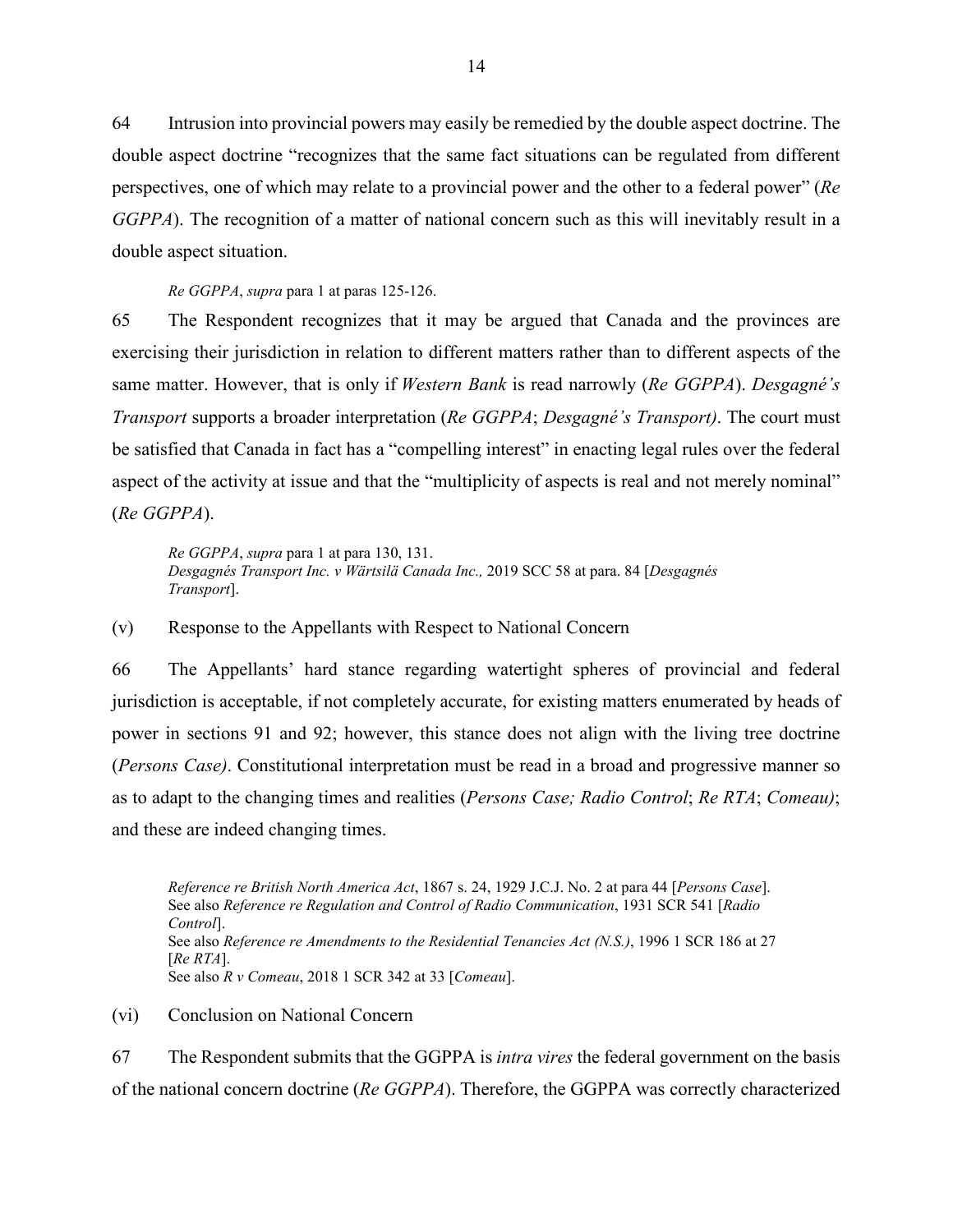and classified by the majority at the SCC. Affirming the lower court's decision is but one step and direction towards climate justice and reconciliation.

*Re GGPPA*, *supra* para [1](#page-3-0) at para 207.

### **C. Fuel Charge**

68 The fuel charge levy prescribed by Part 1 of GGPPA is correctly classified as a regulatory charge and is not a tax.

(i) Relationship Between the Levy and the GGPPA

<span id="page-17-0"></span>69 The dominant purpose of a tax is to raise government revenue. The dominant purpose of the levy is to influence behaviour of GHG producers and "to mitigate climate change through the pan-Canadian application of pricing mechanisms to a broad set of greenhouse gas emission sources," not to generate revenue for the government (*Re GGPPA*). Influencing behaviour is a well-established and valid purpose for a regulatory charge (*620 Connaught*).

*Re GGPPA*, *supra* para [1](#page-3-0) at para 58, 215. *620 Connaught Ltd. v Canada (Attorney General)*, 2008 SCC 7, at para 20 [620 *Connaught*].

70 The Respondent does not dispute that the levy may have some characteristics of a tax.

<span id="page-17-1"></span>71 In the majority's decision, the Chief Justice applies the appropriate test for characterizing a levy with the characteristics of a tax as a regulatory charge. To be considered a regulatory charge, a governmental levy must be connected to a regulatory scheme, which is satisfied by a two-step test (*Re GGPPA; Westbank; 620 Connaught*).

*Re GGPPA*, *supra* para [1](#page-3-0) at para 213. *Westbank First Nation v British Columbia Hydro and Power Authority*, 1999 3 SCR 134, at para 43 [*Westbank*]. *620 Connaught*, *supra* para [69,](#page-17-0) at para 24.

72 The first step is to identify the existence of a relevant regulatory scheme. The existence of the regulatory scheme, the GGPPA, is not in dispute. If a scheme is found to exist, the second step is to determine the relationship between the charge and the scheme itself (*Re GGPPA*; *Westbank; 620 Connaught*).

*Re GGPPA*, *supra* para [1](#page-3-0) at para 213. *Westbank*, *supra* para [71](#page-17-1) at para 44. *620 Connaught*, *supra* para [69,](#page-17-0) at paras 25-27.

73 There is a sufficient relationship between the levy and the regulatory scheme, here the GGPPA. The Appellants correctly state that a reviewing court should look for the presence of some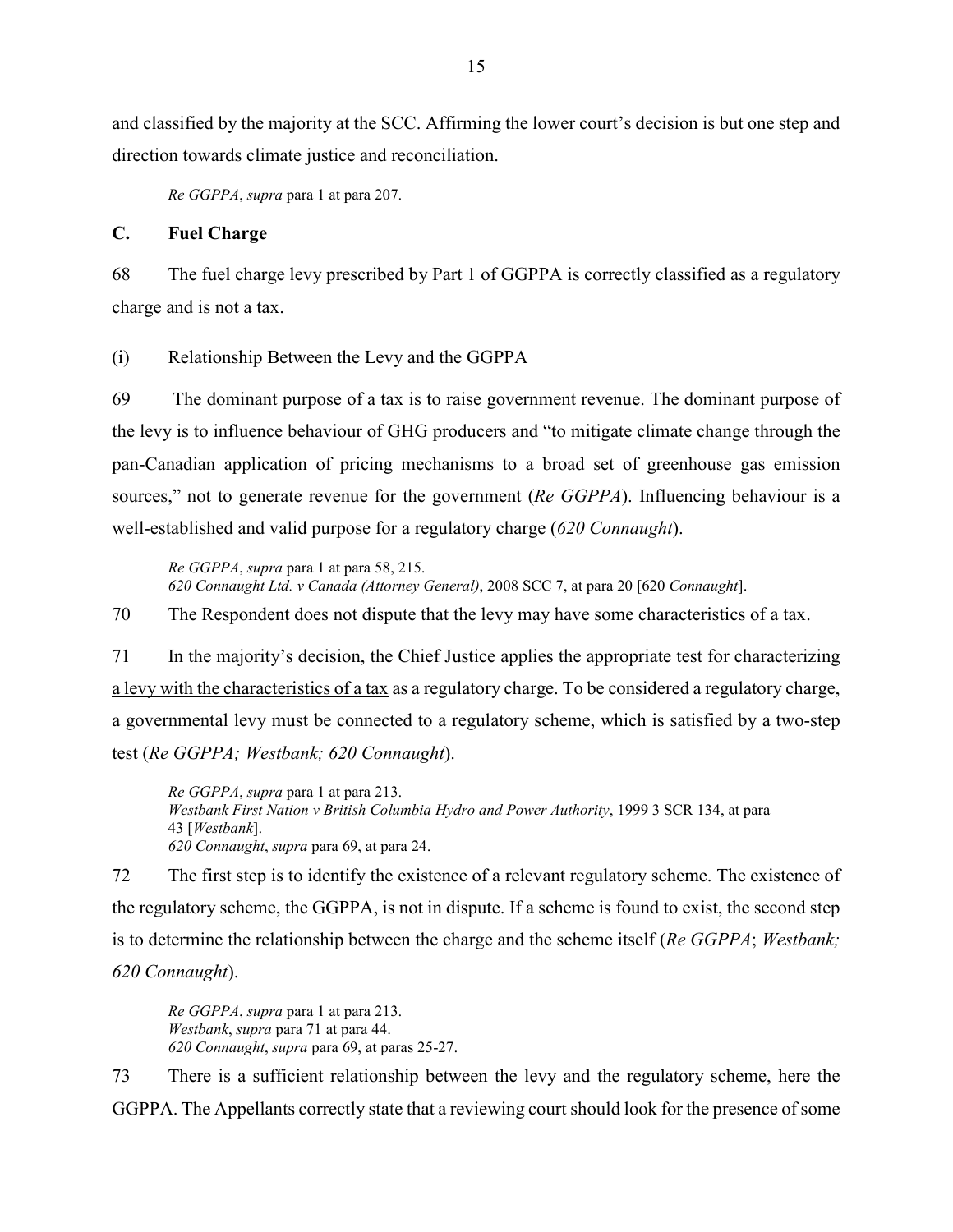or all of the following indicia of a regulatory scheme: (1) a complete, complex and detailed code of regulation; (2) a regulatory purpose which seeks to affect some behaviour; (3) the presence of actual or properly estimated costs of the regulation, and; (4) a relationship between the person being regulated and the regulation, where the person being regulated either benefits from, or causes the need for, the regulation (*Westbank*).

#### *Westbank*, *supra* para [71](#page-17-1) at para 44.

74 The Appellants came to the incorrect conclusion when applying the test. The GGPPA is a complete, complex, and detailed code of regulation. The GGPPA seeks to affect a behaviour, namely "raising the cost of fuel to promote behaviour that indirectly reduces anthropogenic GHG emissions," (*Appellants Factum)*. The costs prescribed by the GGPPA are real and fluctuate given a province's compliance/emissions. The 'person' the GGPPA is regulating is the producers of GHG emissions who fail to comply with the minimum national standard of GHG emissions pricing stringency.

*Appellants Factum*, supra par[a 1](#page-3-0) at para 80.

(ii) Response to the Appellants with Respect to Fuel Charge

75 The Appellants incorrectly argue that the levy contravenes s. 35 of the *Charter*, which prevents the Crown from enacting a levy without the authority of Parliament (*Appellants Factum*). The GGPPA was enacted by Parliament. The enacting body's taxation is irrelevant (*Hogg*).

*Appellants Factum*, supra par[a 1](#page-3-0) at para 94. *Hogg*, *supra* para [29](#page-9-0) at 31-2 to 31-3.

76 The Appellants speculate that the levy will not serve to recover costs of implementation, rendering the levy unconstitutional. This argument fails on two grounds. First, speculating about what the collected levies will be and what they will be used for is not a justiciable question or issue. Second, where a piece of legislation's implementation costs has exceeded the levies generated the legislation is not automatically deemed unconstitutional. There have been many costly statutes passed by Parliament that failed to recoup their implementation costs. The long gun registry, for example, created under the *Firearms Act* had significant implementation costs. The registry was eventually repealed by a new government seventeen years later because it was costly, *not* because the registry was unconstitutional.

See generally *Firearms Act,* SC 1995, c 39.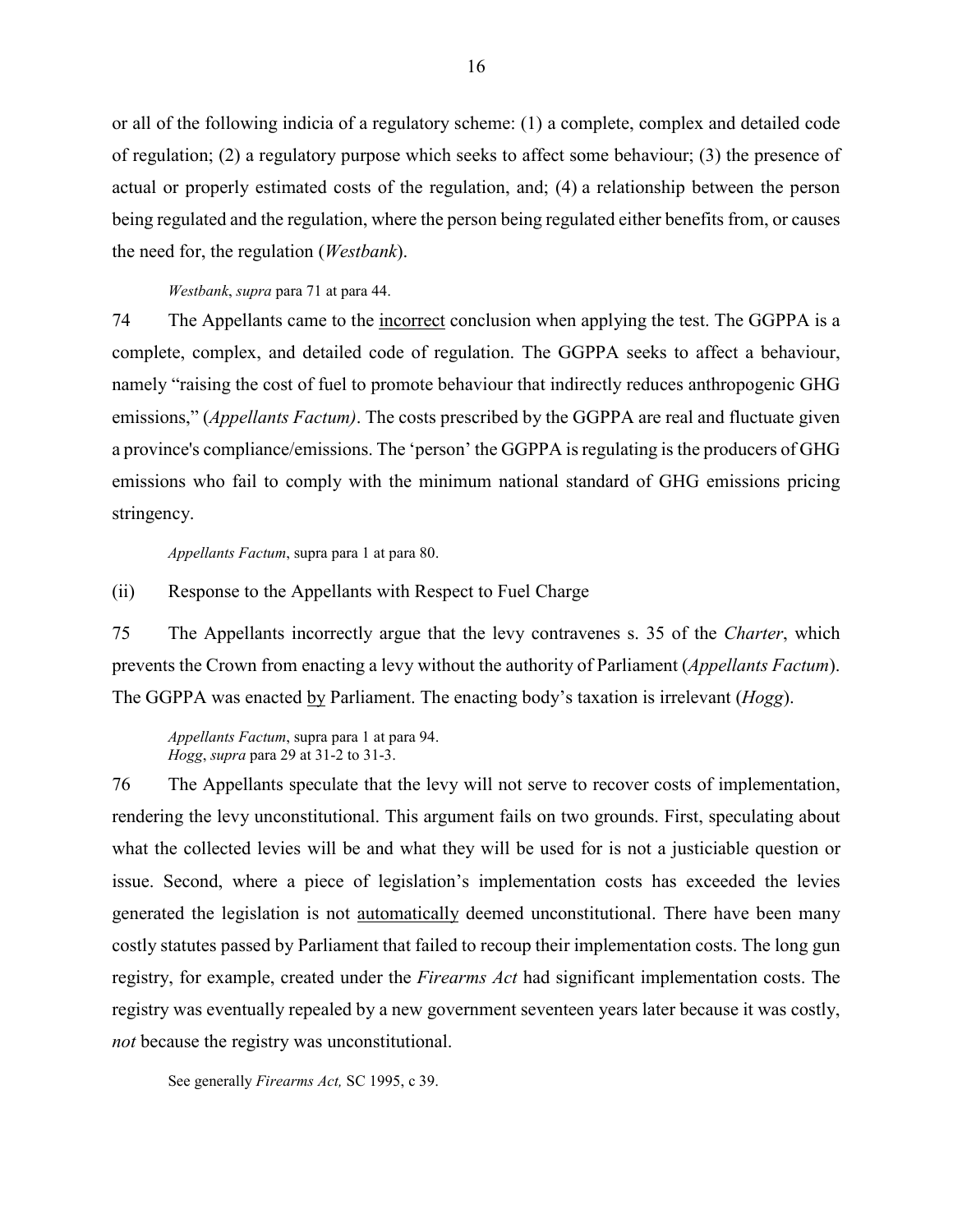77 Additionally, the Appellants' characterization of the levy as a "sin tax" is without merit (*Appellants Factum*). Sin taxes are designed to keep a consumer from personally harming themselves. The levy is designed to dissuade producers of GHG emissions from harming the environment/climate, something that all Canadians, and all humans on this planet, share.

*Appellants Factum*, supra par[a 1](#page-3-0) at para 88.

(iii) Conclusion on Fuel Charge

78 Therefore, for the reasons stated above, the SCC majority made no error in classifying the fuel charge prescribed in Part 1 of the GGPPA as a regulatory charge and not a tax.

### **PART IV -- SUBMISSIONS IN SUPPORT OF COSTS**

79 The Respondent does not seek costs and requests that no costs be awarded against them.

## **PART V -- ORDER SOUGHT**

80 The Respondent respectfully requests that the Appellants' appeal be dismissed and/or seeks declarations from this Court that (1) the GGPPA as a whole is *intra vires* Parliament as an exercise of Parliament's jurisdiction to legislate for the peace, order and good government of Canada to address a matter of national concern and that (2) the fuel charge under Part 1 of the Act is *intra vires* Parliament as a valid regulatory charge or tax.

ALL OF WHICH IS RESPECTFULLY SUBMITTED this 7th day of February, 2022.



Counsel for the Respondent Attorney General of Canada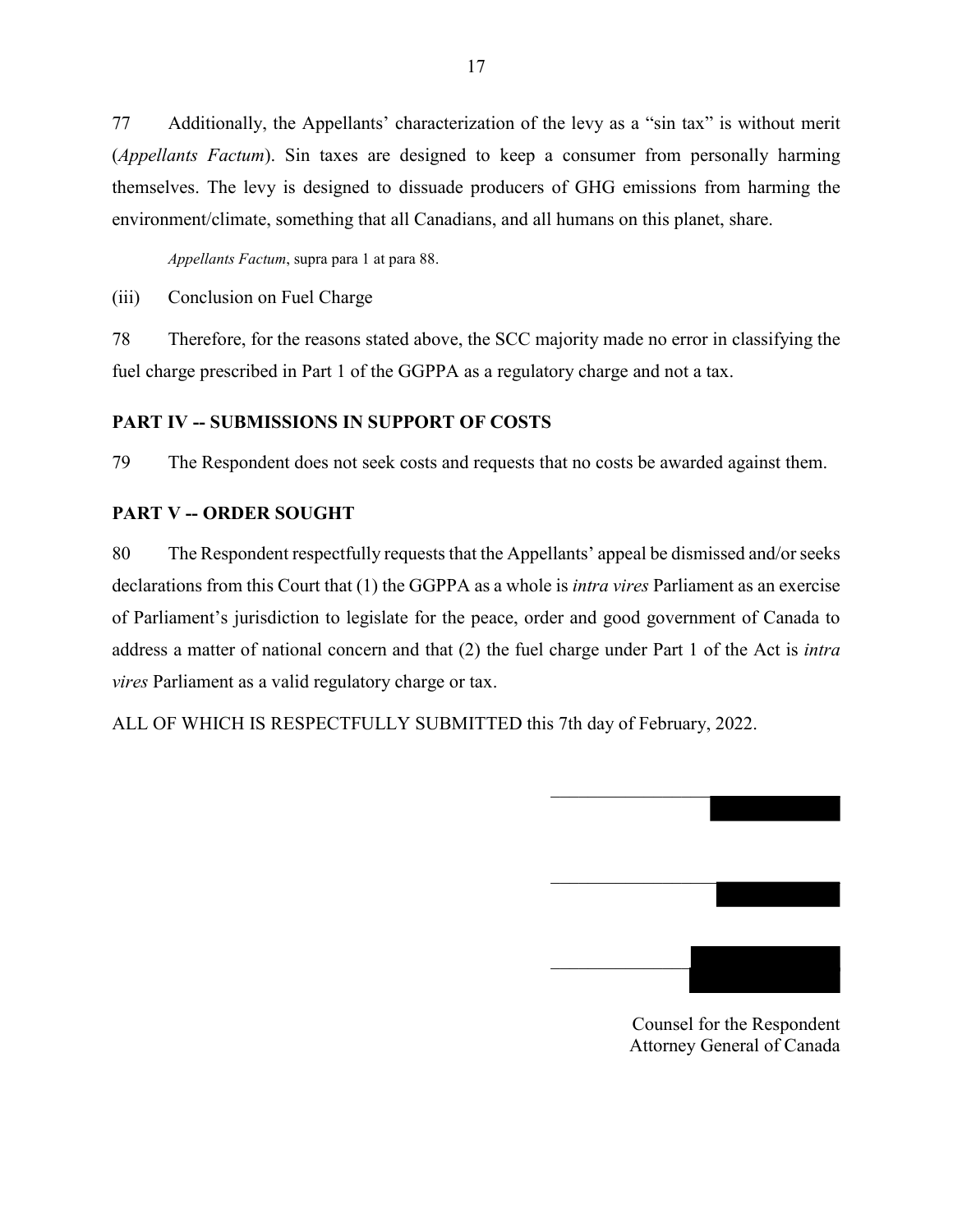# **PART VI -- TABLE OF AUTHORITIES**

| <b>Case Law</b>                                                                                    | Paragraph No.                                                                                                                                                                            |
|----------------------------------------------------------------------------------------------------|------------------------------------------------------------------------------------------------------------------------------------------------------------------------------------------|
| 620 Connaught Ltd v Canada (Attorney General), 2008 SCC 7                                          | 69, 71, 72                                                                                                                                                                               |
| Canadian Western Bank v Alberta, 2007 SCC 22                                                       | 26, 65                                                                                                                                                                                   |
| Desgagnés Transport Inc. v Wärtsilä Canada Inc., 2019 SCC 58                                       | 65                                                                                                                                                                                       |
| R v Hydro-Québec, 1997 3 SCR 213                                                                   | $\mathbf{1}$                                                                                                                                                                             |
| Kitkatla Band v British Columbia (Minister of Small Business,<br>Tourism and Culture), 2002 SCC 31 | 30                                                                                                                                                                                       |
| Ontario Hydro v Ontario (Labour Relations Board), 1993 CanLII 72<br>(SCC), 1993 3 SCR 327          | 1,55                                                                                                                                                                                     |
| R v Comeau, 2018 1 SCR 342                                                                         | 66                                                                                                                                                                                       |
| R v Crown Zellerbach Canada Ltd, 1988 1 SCR 40                                                     | 45, 46, 56, 63                                                                                                                                                                           |
| R v Morgentaler, 1993 3 SCR 463                                                                    | 24, 32                                                                                                                                                                                   |
| Re: Anti-Inflation, 1976 2 SCR 373, 68 DLR (3d)                                                    | 29                                                                                                                                                                                       |
| Reference re Amendments to the Residential Tenancies Act $(N.S.),$<br>1996 1 SCR                   | 66                                                                                                                                                                                       |
| Reference re British North America Act, 1867 s. 24, 1929 J.C.J. No. 2                              | 66                                                                                                                                                                                       |
| Reference re Greenhouse Gas Pollution Pricing Act, 2019 ONCA<br>544                                | 1, 31                                                                                                                                                                                    |
| Reference re Greenhouse Gas Pollution Pricing Act, 2019 SKCA 40                                    | $\mathbf{1}$                                                                                                                                                                             |
| Reference re Greenhouse Gas Pollution Pricing Act, 2020 ABCA 74                                    | 1, 31                                                                                                                                                                                    |
| Reference re Securities Act, 2011 SCC 66, 2011 3 SCR 837                                           | 27, 52                                                                                                                                                                                   |
| References re Greenhouse Gas Pollution Pricing Act, 2021 SCC 11                                    | 1, 3, 7, 8, 11, 12, 13,<br>14, 15, 16, 17, 18, 29,<br>25, 28, 29, 30, 31, 33,<br>34, 35, 36, 37, 39, 41,<br>43, 46, 48, 49, 50, 51,<br>52, 55, 56, 58, 61, 63,<br>64, 65, 66, 67, 71, 72 |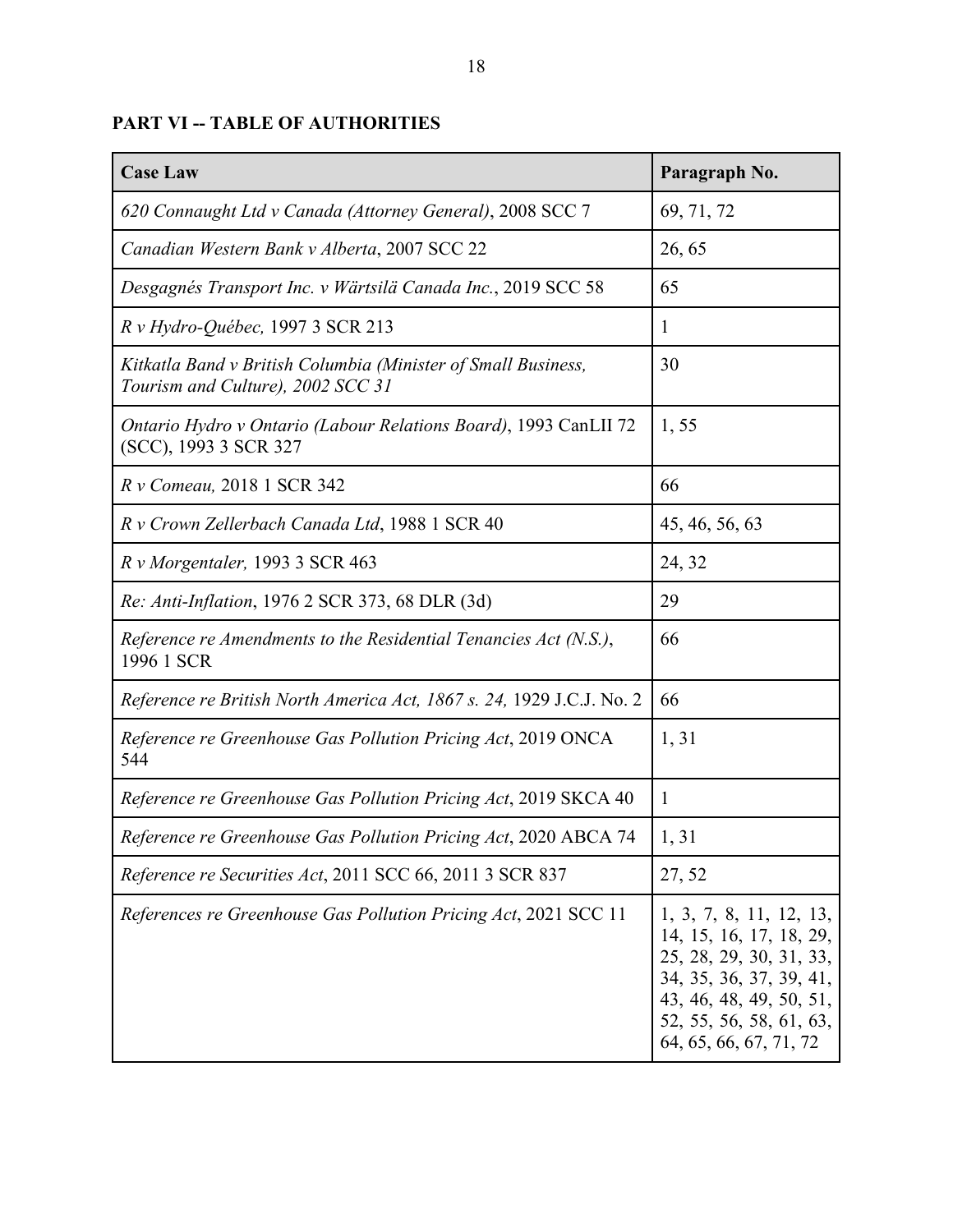| Westbank First Nation v British Columbia Hydro and Power<br>Authority, 1999 3 SCR 134, ACS no 38                                                                                                                                                                                                     | 71, 72, 72 |
|------------------------------------------------------------------------------------------------------------------------------------------------------------------------------------------------------------------------------------------------------------------------------------------------------|------------|
| <b>Secondary Sources</b>                                                                                                                                                                                                                                                                             |            |
| P. W. Hogg, Constitutional Law of Canada (5th ed. Supp. (loose-<br>leaf)), vol. 1                                                                                                                                                                                                                    | 29, 30, 75 |
| Pan-Canadian Approach to Pricing Carbon, Environment and<br>Climate Change Canada, October 3, 2016 (online)                                                                                                                                                                                          |            |
| R Sullivan, Sullivan on the Construction of Statutes (6th ed. 2014)                                                                                                                                                                                                                                  | 65         |
| United Nations Declaration on the Rights of Indigenous Peoples, 13<br>September 2007, UNTS at 21 (entered into force 21 June 216)                                                                                                                                                                    | 9,25       |
| Truth and Reconciliation Commission of Canada: Calls to Action<br>online:<br>Government<br>(2015),<br>Canada<br>01<br><https: assets="" british-columbians-our-<br="" gov="" www2.gov.bc.ca="">governments/indigenous-people/aboriginal-peoples-<br/>documents/calls to action english2.pdF</https:> | 9, 10      |
| Vancouver Declaration on clean growth and climate change,<br>Canadian Intergovernmental Conference Secretariat, March 3, 2016<br>(online)                                                                                                                                                            |            |
| Legislation                                                                                                                                                                                                                                                                                          |            |
| <i>Constitution Act, 1867</i> (UK), 30 & 31 Vict, c 3, reprinted in RSC<br>1985, App II, No 5                                                                                                                                                                                                        |            |
| Firearms Act, SC 1995, c 39                                                                                                                                                                                                                                                                          |            |
| Greenhouse Gas Pollution Pricing Act, SC 2018, c 12, s 186                                                                                                                                                                                                                                           |            |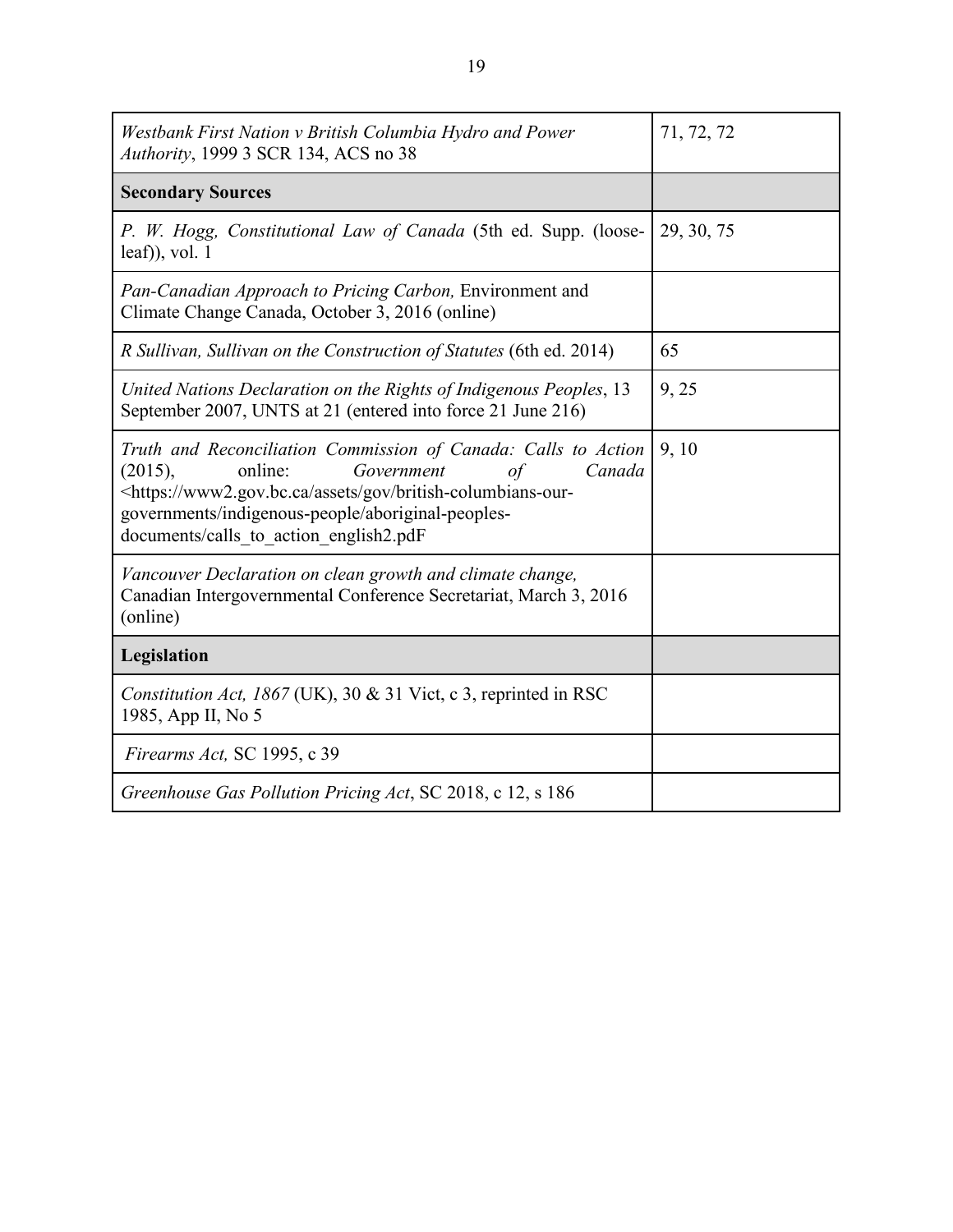### **PART VII -- LEGISLATION AT ISSUE**

### *Greenhouse Gas Pollution Pricing Act***, SC 2018, c. 12, s. 186.**

#### *Preamble*

Whereas there is broad scientific consensus that anthropogenic greenhouse gas emissions contribute to global climate change;

Whereas recent anthropogenic emissions of greenhouse gases are at the highest level in history and present an unprecedented risk to the environment, including its biological diversity, to human health and safety and to economic prosperity;

Whereas impacts of climate change, such as coastal erosion, thawing permafrost, increases in heat waves, droughts and flooding, and related risks to critical infrastructures and food security are already being felt throughout Canada and are impacting Canadians, in particular the Indigenous peoples of Canada, low-income citizens and northern, coastal and remote communities;

Whereas Parliament recognizes that it is the responsibility of the present generation to minimize impacts of climate change on future generations;

Whereas the United Nations, Parliament and the scientific community have identified climate change as an international concern which cannot be contained within geographic boundaries;

Whereas Canada has ratified the United Nations Framework Convention on Climate Change, done in New York on May 9, 1992, which entered into force in 1994, and the objective of that Convention is the stabilization of greenhouse gas concentrations in the atmosphere at a level that would prevent dangerous anthropogenic interference with the climate system;

Whereas Canada has also ratified the Paris Agreement, done in Paris on December 12, 2015, which entered into force in 2016, and the aims of that Agreement include holding the increase in the global average temperature to well below 2°C above pre-industrial levels and pursuing efforts to limit the temperature increase to 1.5°C above pre-industrial levels, recognizing that this would significantly reduce the risks and impacts of climate change;

Whereas the Government of Canada is committed to achieving Canada's Nationally Determined Contribution – and increasing it over time – under the Paris Agreement by taking comprehensive action to reduce emissions across all sectors of the economy, accelerate clean economic growth and build resilience to the impacts of climate change;

Whereas it is recognized in the Pan-Canadian Framework on Clean Growth and Climate Change that climate change is a national problem that requires immediate action by all governments in Canada as well as by industry, non-governmental organizations and individual Canadians;

Whereas greenhouse gas emissions pricing is a core element of the Pan-Canadian Framework on Clean Growth and Climate Change;

Whereas behavioural change that leads to increased energy efficiency, to the use of cleaner energy, to the adoption of cleaner technologies and practices and to innovation is necessary for effective action against climate change;

Whereas the pricing of greenhouse gas emissions on a basis that increases over time is an appropriate and efficient way to create incentives for that behavioural change;

Whereas greenhouse gas emissions pricing reflects the "polluter pays" principle;

Whereas some provinces are developing or have implemented greenhouse gas emissions pricing systems;

Whereas the absence of greenhouse gas emissions pricing in some provinces and a lack of stringency in some provincial greenhouse gas emissions pricing systems could contribute to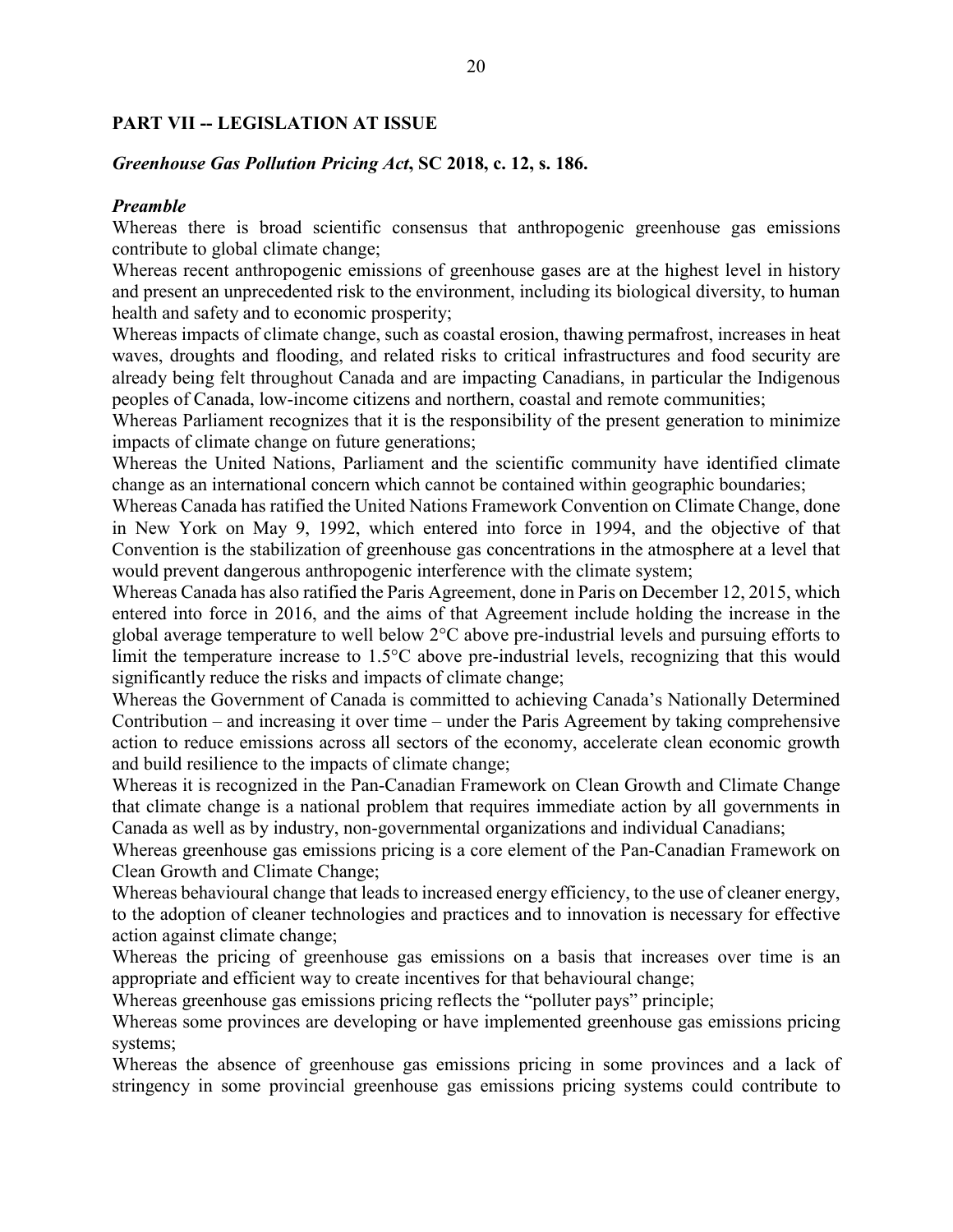significant deleterious effects on the environment, including its biological diversity, on human health and safety and on economic prosperity;

And whereas it is necessary to create a federal greenhouse gas emissions pricing scheme to ensure that, taking provincial greenhouse gas emissions pricing systems into account, greenhouse gas emissions pricing applies broadly in Canada;

Now, therefore, Her Majesty, by and with the advice and consent of the Senate and House of Commons of Canada, enacts as follows:

## *Short title*

**1** This Act may be cited as the Greenhouse Gas Pollution Pricing Act.

## *Annual net fuel adjustment - rail carrier*

**33** If, at any time in a particular calendar year, a person is a registered specified rail carrier or registered rail carrier in respect of a type of fuel, the annual net fuel adjustment of the person for the particular calendar year, for that type of fuel and for a listed province is the amount determined by the formula;

 $A - B$ 

Where

A is the total of all quantities, each of which is a quantity of fuel of that type that is (a) used by the person in a locomotive in the listed province at any time in the particular calendar year when the person is a registered specified rail carrier or registered rail carrier in respect of that type of fuel, or (b) a prescribed quantity of fuel of that type, or a quantity of fuel of that type determined in prescribed manner, for the particular calendar year and the listed province; and

B is the total of all quantities, each of which is a quantity of fuel of that type that is (a) the total determined for A in section 29 or 31 for a reporting period of the person in the particular calendar year, for that type of fuel and for the listed province, or (b) a prescribed quantity of fuel of that type, or a quantity of fuel of that type determined in prescribed manner, for the particular calendar year and the listed province.

## *Charge — annual net fuel adjustment*

**35** If the annual net fuel adjustment, determined under section 33, of a person for a particular calendar year, for that type of fuel and for a listed province is a positive amount, the person must pay to Her Majesty in right of Canada a charge in respect of that annual net fuel adjustment and the listed province in the amount determined under section 40. The charge becomes payable on June 30 of the calendar year following the particular calendar year.

# *Staff Personnel*

**94 (1)** The persons that are necessary to administer and enforce this Part are to be appointed, employed or engaged in the manner authorized by law.

## *Definition of net amount*

**165 (1)** In this section, net amount in respect of a province or area and a period fixed by the Minister means the charges levied by Her Majesty in right of Canada under this Part in respect of the province or area and that period less any amounts in respect of the charges that are rebated, refunded or remitted under this Part or any other Act of Parliament in that period.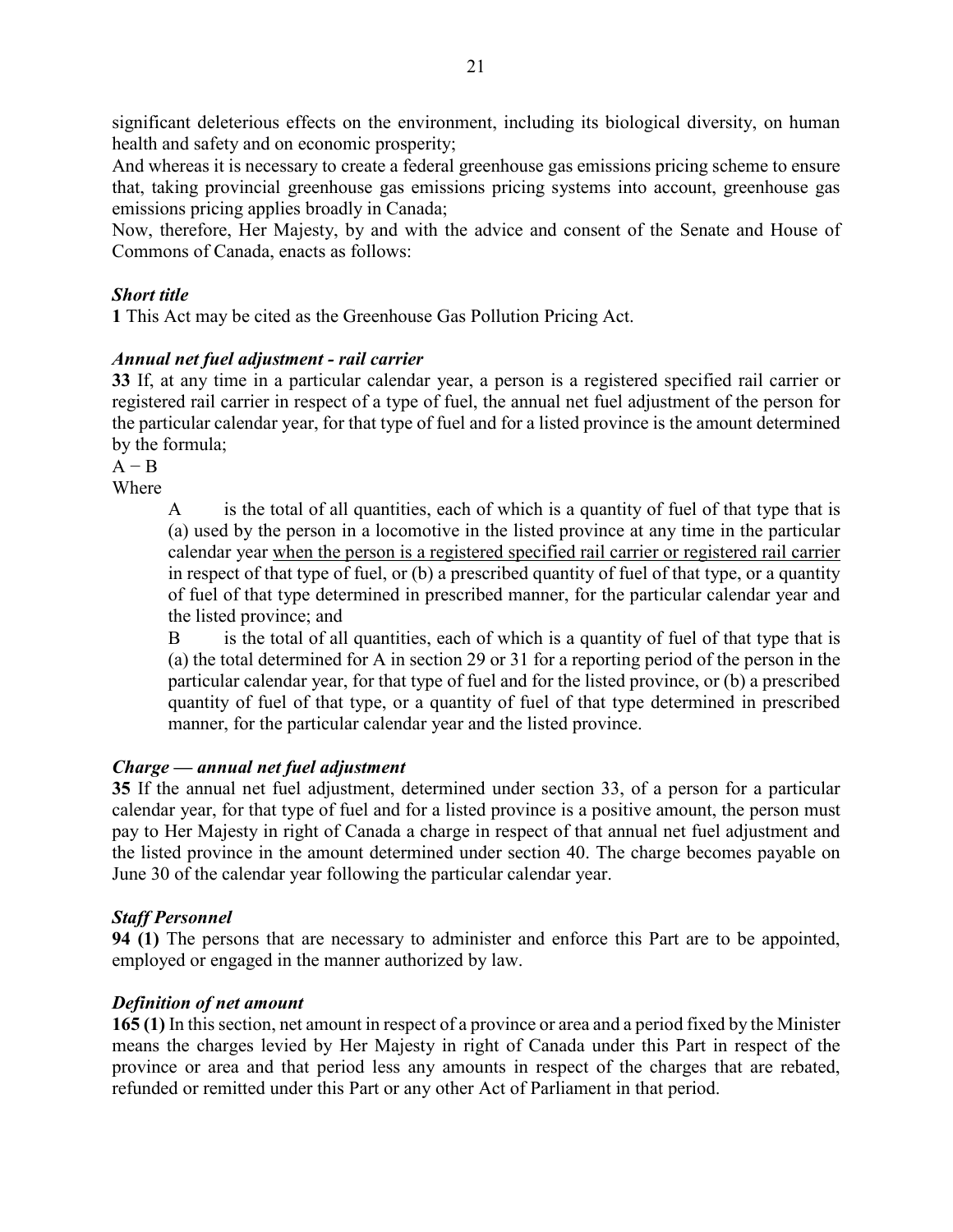**(8)** The Governor in Council may make regulations

- (a) prescribing the time and manner of paying any distribution under subsection (2); and
- (b) generally to carry out the purposes of this section.

### *Regulations*

**166 (1)** The Governor in Council may make regulations

(f) generally to carry out the purposes and provisions of this Part.

### *Definition of fuel charge system*

**168 (1)** In this section, fuel charge system means the system under this Part, Part 1 of Schedule 1 and Schedule 2 providing for the payment and collection of charges levied under this Part and of amounts paid as or on account of charges under this Part and the provisions of this Part relating to charges under this Part or to rebates in respect of any such charges, or any such amounts, paid or deemed to be paid.